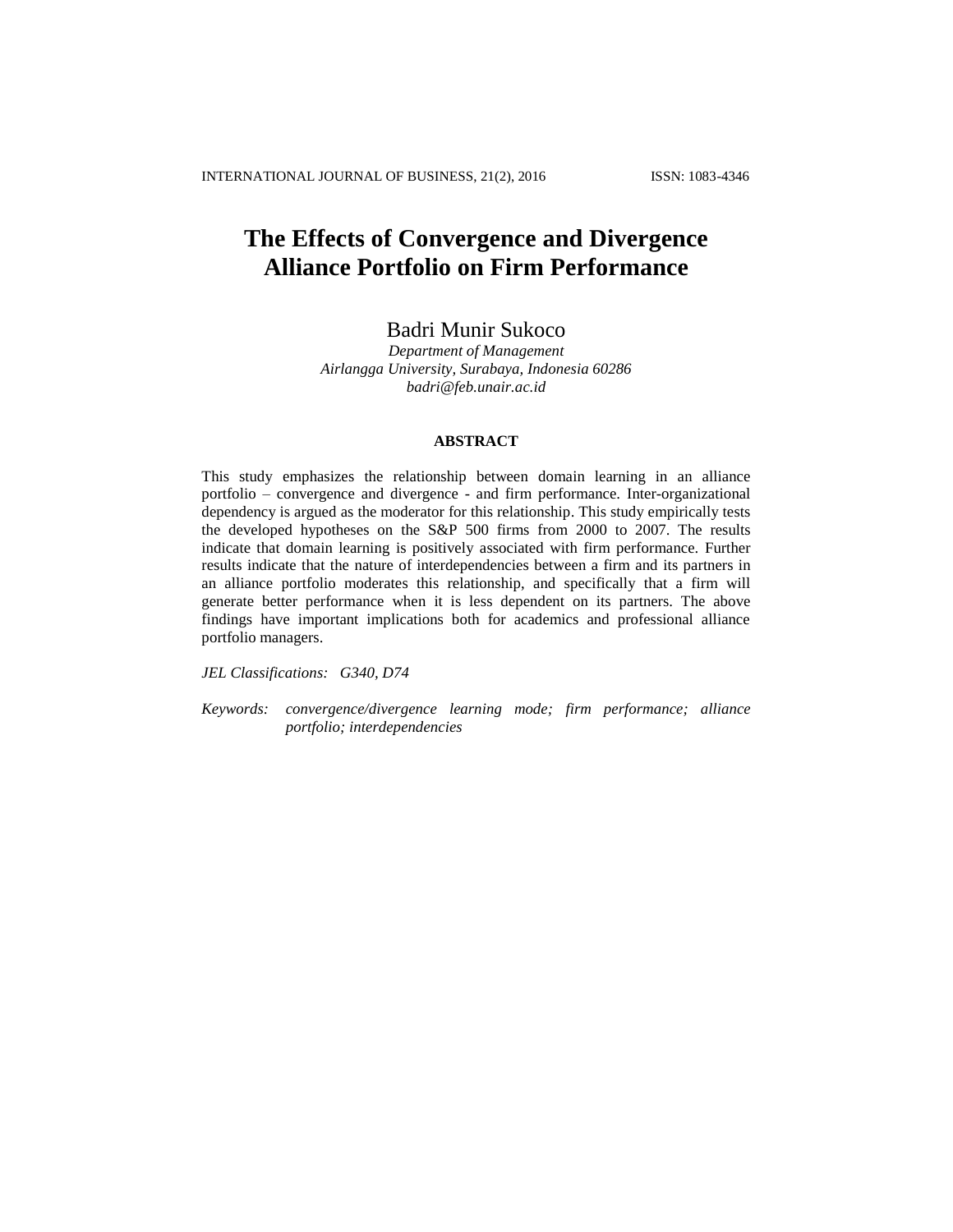## **I. INTRODUCTION**

More than eighty percent of Fortune 1000 CEOs in 2007-2008 agreed that 26% of their companies' revenues were associated with their alliance portfolios, as reported by Partner Alliances (Kale, Singh, and Bell, 2009). An alliance portfolio is a firm's collection of direct alliances with partners (Hoffmann, 2007; Lavie, 2007; Lavie and Miller, 2008), and such collections increased on average from four to 30 alliances during the 1990s (Lavie, 2007). In trying to determine performance effects, previous studies have focused extensively on the configuration of alliance portfolios. For example, types of alliance learning activities (e.g., Anand and Khanna, 2000; Lin, Yang, and Demirkan, 2007), types of capabilities on managing portfolio (e.g., Sarkar, Aulakh, and Madhok, 2009; Schreiner, Kale, and Corsten, 2009), alliance portfolio configurations (e.g., Andrevski, Brass, and Ferrier, 2014; Wuyts and Dutta, 2012), partners' country of origin (Lavie and Miller, 2008), types of governance mechanisms (e.g., Heimeriks, Duysters, and Vanhaverbeke, 2007; Hoetker and Mellewigt, 2009), types of legitimacy (e.g., Baum, Calabrese, and Silverman, 2000; Stuart, 2000), number of alliances and partners (e.g., Ahuja, 2000), types of networks (e.g., Gulati, 1998; Powell, Koput, and Smith-Doerr, 1996), and types of resources (e.g., Lavie, 2007; Luo and Deng, 2009) from an alliance portfolio have been related to firm outcomes.

This study focuses on how learning in an alliance portfolio contributes to firm performance. Interorganizational learning enables a firm to access new knowledge residing outside the firm's boundaries and collaboratively leverage existing knowledge with partners (e.g., Sukoco, 2015; Yamakawa, Yang, and Lin, 2011). Previous studies approach alliance learning from the function, structure, and other peripheral attributes involved in the alliance (Lavie and Rosenkopf, 2006; Lin et al., 2007), or consider process-based learning inside the alliance (Heimeriks et al., 2007; Schreiner et al., 2009) and how it relates to firm performance. Despite the rapid progress in this research stream, previous studies mostly undermines the fact that a firm may also learn by forming an alliance that is different from its core business.

Prior studies (Mowery, Oxley, and Silverman, 1996; Nakamura, Shaver, and Yeung, 1996) report that converging or diverging resources and capabilities toward partners imply interfirm knowledge transfer inside alliances. However, these studies address the issue mainly from the overlap of technological capabilities of the allied firms. In contrast, this study addresses the question of whether or not configuring an alliance portfolio within-domain leads to better firm performance relative to acrossdomain configurations. Based on organizational learning theory, this study proposes that domain learning in alliance portfolio consists of divergence and convergence modes (Sukoco, 2015). The divergence learning mode refers to a firm that configures its alliance portfolio further away from its industry domain, thereby facilitating experimentation in capabilities and knowledge in different domains (March, 1991). On the other hand, when the focal firm configures their alliance portfolio close to its own business – the convergence learning mode – the firm facilitates the use of existing capabilities and knowledge (Levinthal and March, 1993). This study further argues why these two learning activities produce varying levels of firm performance.

Although learning activities are crucial for firm performance, this study also investigates under what conditions these activities deliver higher or lower firm performance. The nature of the relationships – interdependencies (Pfeffer and Salancik,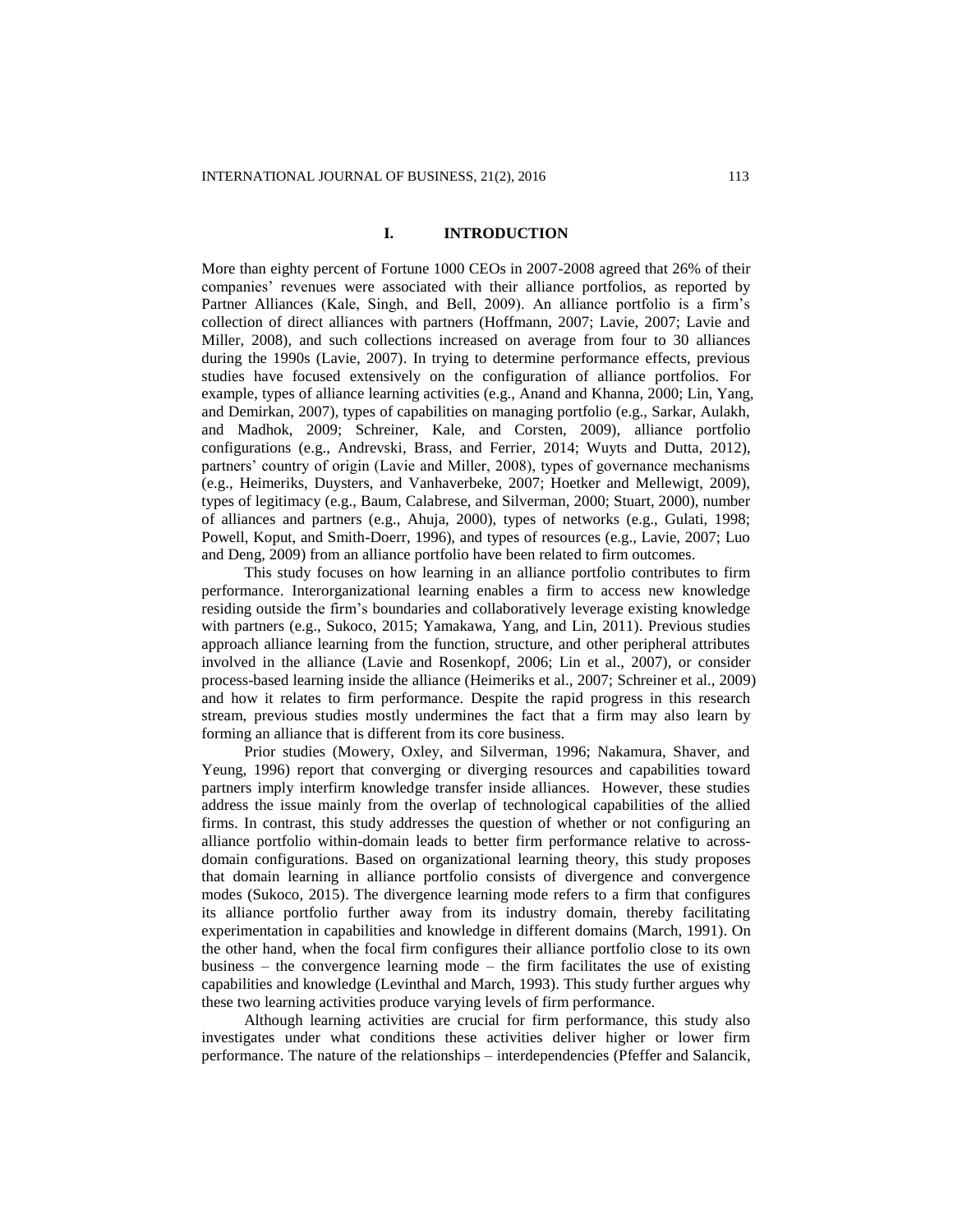1978) between a focal firm and its partners in the portfolio could also magnify the relationship between alliance learning and firm performance. Configuring an alliance portfolio with partners that are more vs. less dependent compared to those that are equally dependent on a focal firm could produce different effects on firm performance (e.g., Vandaie and Zaheer, 2014, Ozmel and Guler, 2014).

The contributions of this study are as follows: First, this study introduces the concept of convergence/divergence learning modes as an extension of the exploitation/exploration concept of March (1991), which is largely ignored in the alliance literature and therefore lacks sufficient empirical testing for viability. Second, this study extends the RBV (Barney, 1991; Lavie, 2006) to organizational learning (Levinthal and March, 1993) by relating a firm's resources with its alliance portfolio. Finally, this study extends the resource dependence theory (Pfeffer and Salancik, 1978) by asserting that differential dependencies have different effects on the relationship between alliance learning and firm performance.

#### **II. THEORETICAL BACKGROUND**

#### **A. Alliance Learning**

Scholars have proposed different conceptions of how to learn in a strategic alliance, but the essence of the learning process itself is mostly rooted in the dichotomy of exploitation and exploration (March, 1991), which is also adopted in this study. The exploration-exploitation framework distinguishes two broad patterns of learning behavior. March defined them as follows: "Exploration includes things captured by terms such as search, variation, risk taking, experimentation, play, flexibility, discovery, and innovation. Exploitation includes such things as "refinement, choice, production, efficiency, selection, implementation, and execution" (1991: 71). Levinthal and March added that exploration involves "a pursuit of new knowledge," whereas exploitation involves "the use and development of things already known" (1993: 105). To operationalize this dichotomy, prior alliance studies categorize it into three distinct forms (Lavie and Rosenkopf, 2006): function-based, which mainly looks at the content of alliance formation (e.g., Anand and Khanna, 2000; Lin et al., 2007); structure-based, which looks at the positions of a firm's partners in a broader network (e.g., Powell et al., 1996; Ahuja, 2000), and an attribute-based dimension (e.g., Dussauge, Garrette, and Mitchell, 2000; Luo and Deng, 2009).

In addition, the focal firm's decision to form an alliance, either within- or acrossdomain, also involves learning processes that are critical to firm performance. This study defines domain learning as representing the learning processes by forming an alliance which is close to or further away from a firm's business domain. Additionally, exploration is defined as the extent to which the focal firm composes their alliance portfolio further away from their own domain, which is termed divergence learning. Exploitation refers to the extent to which a focal firm configures their alliance portfolio closer to its own domain, and is termed convergence learning. Divergence learning enables a focal firm to discover new opportunities and build new competencies (Koza and Lewin, 1998) by composing an alliance portfolio in different industries. Convergence learning enables a focal firm to leverage existing capabilities and join existing competencies (Rothaermel and Deeds, 2004) with their partners in the industry where they operate. This definition is consistent with previous operationalization, such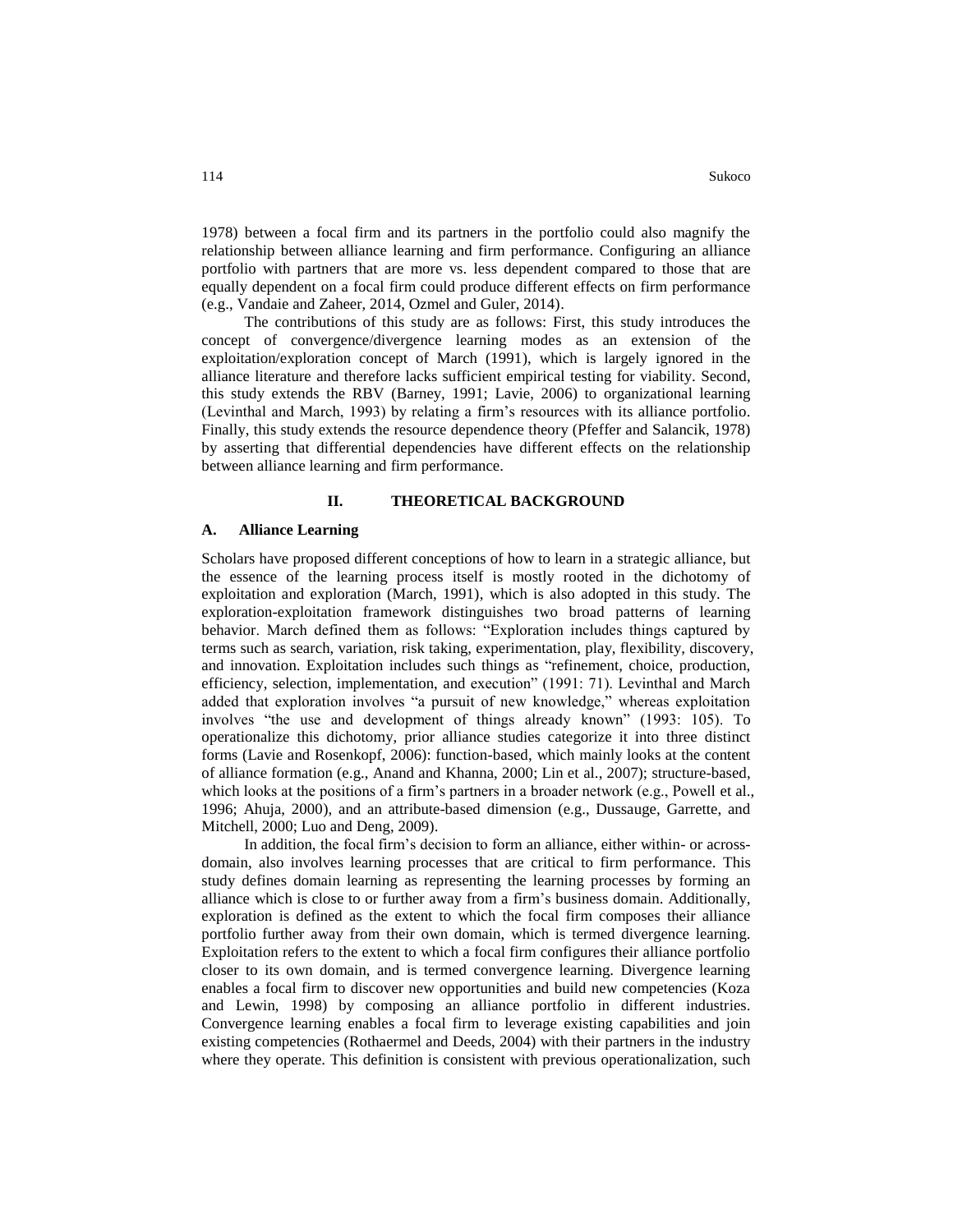as search scope – in which a focal firm explores new knowledge, and search depth – in which a focal firm reuses their existing knowledge (Katila and Ahuja, 2002), and knowledge generation and knowledge application (Spender, 1992), among others. Moreover, this study regards convergence and divergence as two ends of the same continuum, because of the incompatibility of both with respect to a firm's scarce resources and different types of capabilities and knowledge to execute (March, 1991).

The resource-based theory posits that a firm accesses other firm's critical resources by establishing a strategic alliance (Das and Teng, 2000; Lavie, 2006) and creating value by pursuing the potential synergy between both partners (Wang and Zajac, 2007). When the alliance is in the same industry as the focal firm, the duplication of resources and capabilities are in place, facilitating the use of existing knowledge (Levinthal and March, 1993), engaging in refinement processes (March, 1991), and pursuing greater efficiency (Dussauge et al., 2000). Moreover, the use of the convergence learning mode decreases the information asymmetry between a focal firm and their alliance portfolio due to similar usage of resources and capabilities (Mitsuhashi and Greve, 2009), and thus, convergence learning contributes to firm performance.

Similarly, the configuration of alliance portfolio which is different from the core business of the focal firm also has a positive relationship with firm performance. Even though new areas increase the problem of information asymmetry (Balakrishnan and Koza, 1993), the benefits of the divergence learning mode offset it. For example, configuring an alliance portfolio across different industries increases the prospects of new value creation due to access to diverse information and capabilities (Baum et al., 2000; Dussauge et al., 2000). Moreover, the divergence learning mode enables the discovery of new opportunities (new markets) and the building of new competencies that will facilitate the focal firm's adaptation to a changing environment (Koza and Lewin, 1998) and increase market performance (Sarkar, Echambadi, and Harrison, 2001). As a result, the divergence learning mode in an alliance portfolio is also positively associated with firm performance. Therefore,

H1: There will be a positive relationship between domain learning and firm performance.

As defined by Pfeffer and Salancik (1978), interdependencies between two organizations exist when one party's interests cannot be achieved without the other party's resources, and when an alliance is necessary to achieve the desired goals. The concept of interdependence has received considerable attention from scholars studying interorganizational relations. Much of the early research on organizations considered interdependence between actors to be a liability that needed to be managed (e.g., Pfeffer and Nowak, 1976), because unequal dependence would cause power imbalances and likely be detrimental for the weaker actor (e.g., Dyer, Singh, and Kale, 2008; Thompson, 1967).

Many studies propose that constraint absorption among interdependent actors has been grounded in the interrelated notions of power (e.g., Casciaro and Piskorski, 2005, Gulati and Sytch, 2007). The concept of interdependence with power is closely linked to the theory of power-dependence relations (Emerson, 1962). Prior studies suggest that the power resides in the availability of alternative sources (e.g., Brass,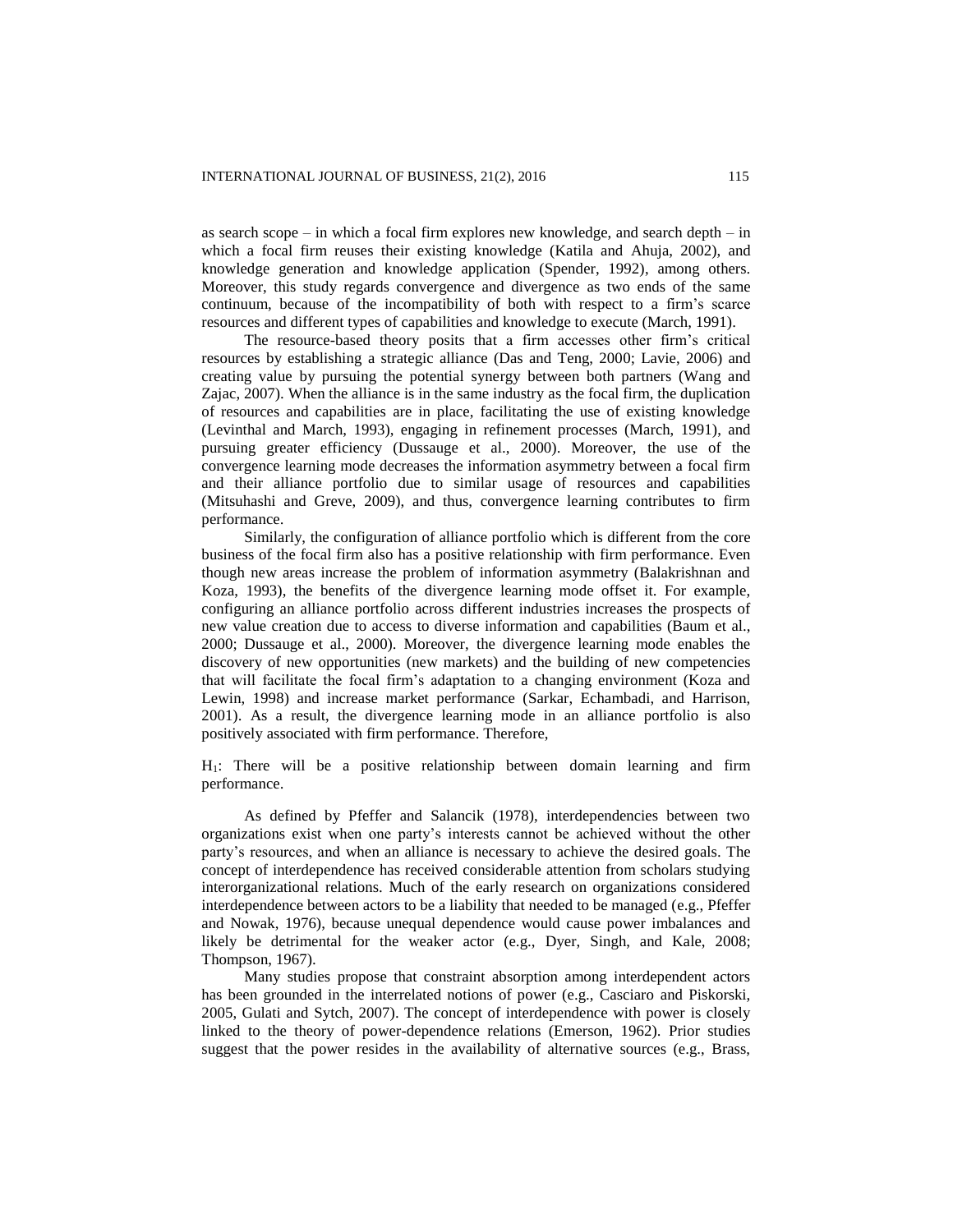1984; Kumar, Scheer, and Steenkamp, 1998), the concentration of exchange (e.g., Burt, 1982; Casciaro and Piskorski, 2005), or the social status of the exchange parties (e.g., Lin, Yang, and Arya, 2009; Stuart, 2000). The theory further posits that there are two types of interdependencies, dependence asymmetry and balance dependence (Emerson, 1962). Dependence asymmetry refers to the power differences between one party and the other, or the difference between two parties' dependencies (Casciaro and Piskorski, 2005; Gulati and Sytch, 2007), in which a focal firm could be more or less dependent on its partners in the alliance portfolio. Balance dependency refers to the situation with equal dependencies between the focal firm and its partners in the alliance portfolio.

This study posits that the nature of the relationship between a focal firm and its partners in an alliance portfolio, either balance or asymmetric, moderates the relationship between domain learning and firm performance. Specifically, when the focal firm is less dependent on its partners, it can appropriate greater private benefits from the alliance due to its relatively greater power (Dyer et al., 2008). Even though the convergence learning mode generally has a modest positive relationship with firm performance, the similar bases of resources between a focal firm and their alliance portfolio enables them to assess and appropriate private benefits as well as with the use of the divergence learning mode. Consequently, a less dependent firm tends to accrue greater firm performance than with any other conditions of interdependency. On the other hand, a highly dependent firm has low bargaining power relative to its stronger partners, and thus has less ability to appropriate private benefits from the alliance. The capability to appropriate private benefits is even smaller when the configuration of an alliance portfolio is dominated by the convergence learning mode, which is due to the awareness by the firm of its weaker position. On the other hand, the use of the divergence learning mode could offset a firm's dependency on a stronger partner by enriching alternative sources of power (e.g., Brass, 1984; Kumar et al., 1998) or distributing an exchange concentration (e.g., Burt, 1982; Casciaro and Piskorski, 2005). Consequently, a highly dependent firm would receive better payoffs when it employs the divergence learning mode. For example, Stuart (2000) reported that young and small firms benefit more when they diversify and ally with stronger ones. Similarly, Kim, Hoskisson, and Wan (2004) reported that weaker keiretsu member firms increase their ROA when they broaden their business spectrum. In summary, asymmetry dependencies lead to greater competition than cooperation in an alliance by focusing more on enlarging private benefits (Khanna, 1998; Khanna, Gulati, and Nohria, 1998), and greater benefits (firm performance) accrue to less dependent firms.

In a balance dependent condition, the creation of common benefits will be facilitated by the greater cooperation between a focal firm and its partners (Khanna, 1998; Khanna et al., 1998). Equal dependencies also influence the distribution of common benefits, in which each party appropriates proportional value from the alliance (Dyer et al., 2008), based on their contributed resources. Consequently, firm performance for the balance dependent condition will be in between that for the less and highly dependent conditions, for both convergence and divergence learning modes. Therefore,

H2: Interdependencies will interact with domain learning such that for a focal firm that dominantly configures an alliance portfolio with convergence learning, less dependency on partners will generate greater firm performance than any other condition.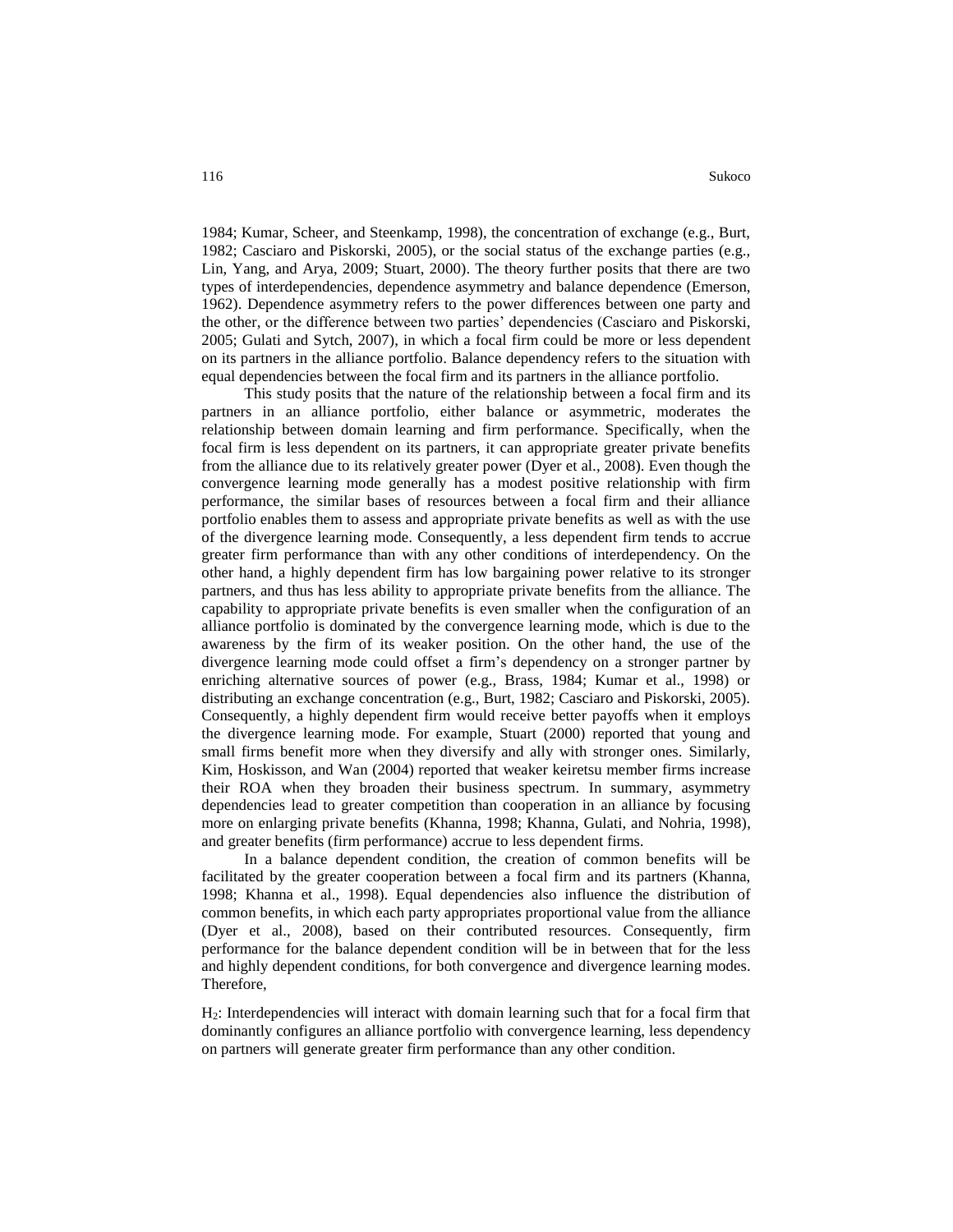#### **III. RESEARCH METHOD**

#### **A. Empirical Setting**

The sample companies are firms that are in high and low velocity industries (Fine, 1998) and which were listed on the S&P 500 from 2000-2007. This study includes these firms in order to examine the effects of within- and across-industry alliances, as prior studies mainly emphasize a single industry, such as biotechnology firms (e.g., George, Zahra, et al., 2001; Luo and Deng, 2009), the computer software industry (Lavie, 2007; Lavie and Miller, 2008; Lavie and Rosenkopf, 2006), semiconductors (Stuart, 2000), or the steel industry (Koka and Prescott, 2008). By employing these data sets, this study can approximate the interdependencies of these firms with their partners. Moreover, the alliance portfolios formed and managed by these large companies are critical for sustaining daily economic life (Perrow, 1986), and their strategic behaviors have considerable legitimacy, which inspires others to conform to them (DiMaggio and Powell, 1983; Dacin, Oliver, Roy, 2007). These firms are also active in investing large amounts of capital in managing their alliance portfolios, and the data related to their alliance activities is readily available in press releases from various sources. In addition, the sample is highly representative, since these 500 firms consistently accounted for about 11.40% of the market capitalization of the firms listed on the New York Stock Exchange (NYSE) from 2000-2007. Figure 1 presents the research model of this study.



**Figure 1** Proposed framework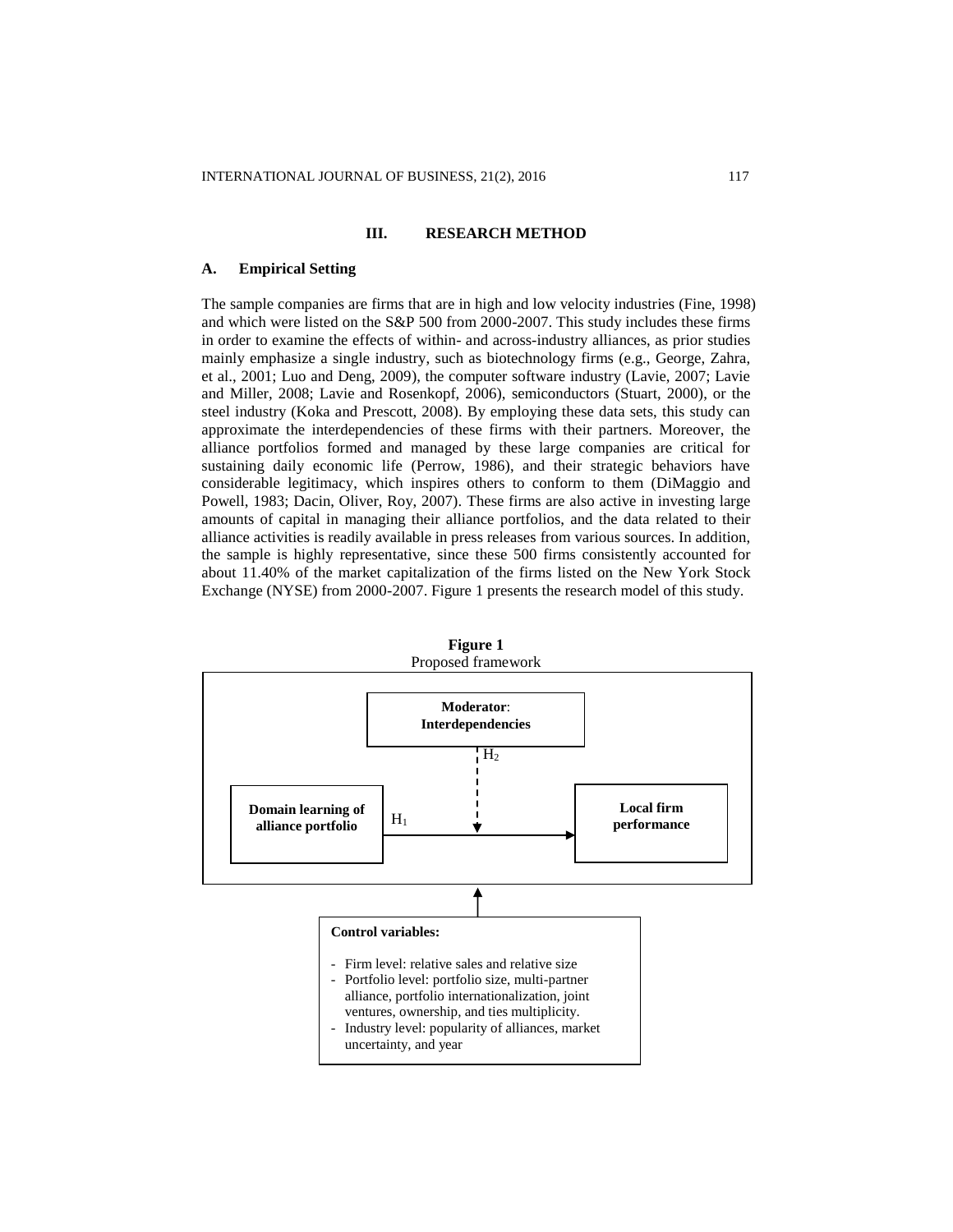#### **B. Sample and Data**

This study includes only those S&P 500 firms with at least 70 percent business in one sector. Diversified firms are excluded because the strategic consideration of the resource combination of these firms is considerably more complex and more likely to be at the business level rather than the corporate one (Wang and Zajac, 2007). Since this study focuses at the corporate level, it is desirable to focus on those firms with one dominant business. If a firm is acquired or went out of the S&P 500 list during the sampling period (2000 – 2007), it is dropped out of the sample in the following year.

This study selects this period because of the so-called alliance wave of 2000, when companies significantly increased their numbers of alliance partner (Lavie, 2007). Moreover, as prior studies mainly used the data prior to the year 2000, they lack the recency that this study can provide. This time also allows this study a reasonably long period for studying these activities, while also having a five-year period to control for the history of the alliance activities of these firms. All alliance activities conducted by these firms from 1995 to 2007 are collected from the SDC Platinum Database. Any ambiguities are resolved by consulting alternative sources, such as Lexis/Nexis and corporate web sites. The dates of the announcements of alliance formations are used to record the occurrence of these events. Firm-specific financial data were collected from COMPUSTAT.

Following the procedure used by Casciaro and Piskorski (2005), which wass inspired by Burt (1982, 1983), this study operationalizes the notion of dependence between firms in different industries based on input-output patterns of transactions across economic sectors. The data is generated from the Benchmark Input-Output (I-O) accounts for the U.S. economy developed by the Bureau of Economic Analysis (BEA) which is released every five years. Moreover, this study matches the four digits of the Standard Industrial Classification (SIC) codes which are used in SDC with six-digit I-O codes from BEA. This study identifies the four largest firms in each sector, sums their sales, and divides the sum by the total volumes of sales for the sector reported in the input-output table (Casciaro and Piskorski, 2005). To obtain annual measures of exchanges between industries for the period 2000-2007, this study linearly extrapolates the measures over the three available accounts for 1997, 2002, and 2007. In addition, there are not any significant effects on annual measures or the regression results due to the slight changes over any five-year period (Burt, 1983).

#### **C. Measures**

Dependent variables: Market-based performance. Compared to other variables, such as return on sales or Tobin's q, market-based performance has stronger explanatory power (Lavie, 2007). The measurement captures the annual change in a firm's common share market value, and calculated by averaging the 12 end-of-month daily values due to the high volatility. Further, this study adjusts the measure by dividing the ratio of the compound S&P 500 market value at year t to the compound S&P 500 market value (in millions of US dollars) at the base year to control stock market fluctuations and temporal trends. The following is the adjusted market value of firm i's common shares at time  $t+1$  (Lavie, 2007):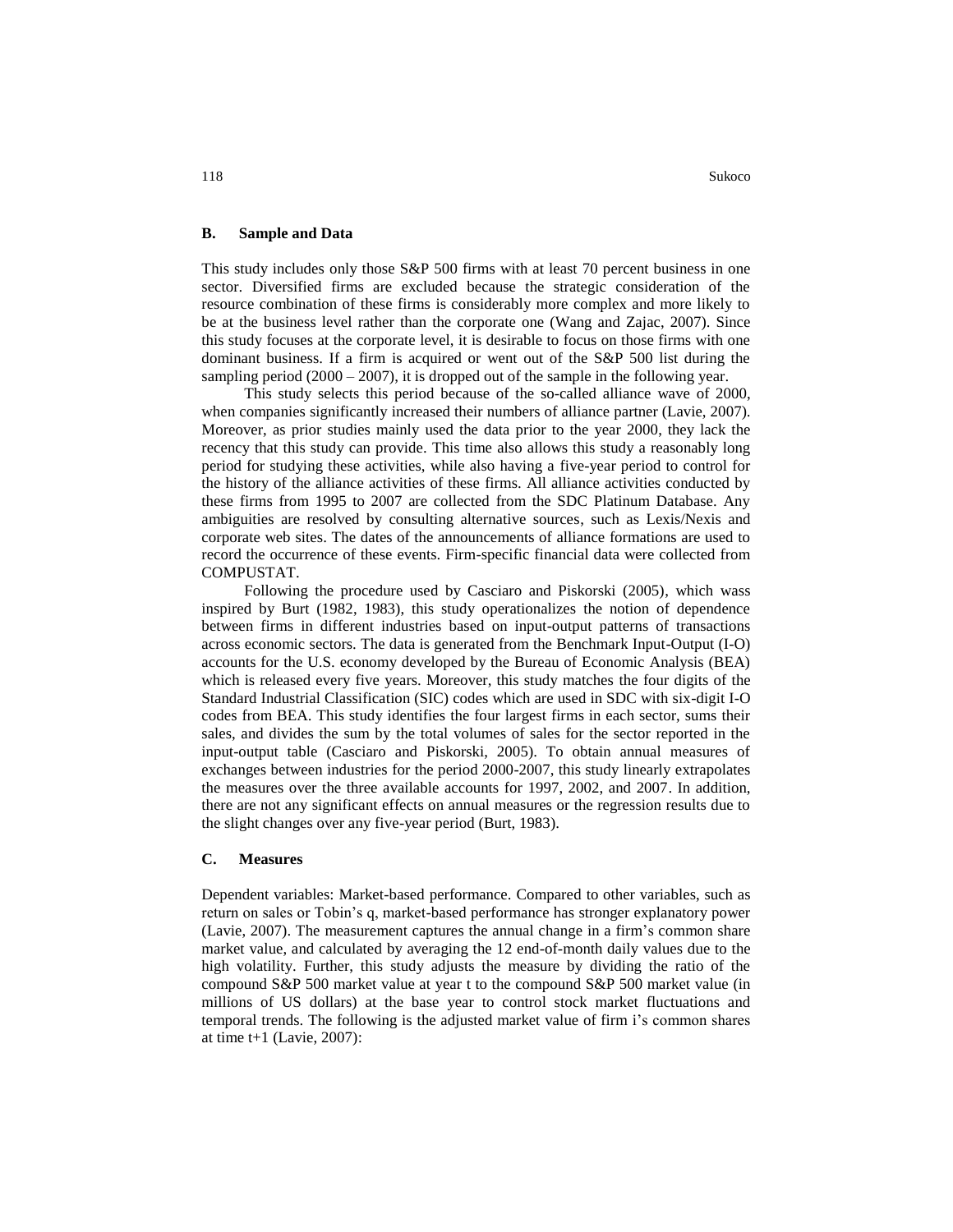Market value<sub>i,t+1</sub> = 
$$
\frac{(S & P 500 \text{ market value } 2000)}{(S & P 500 \text{ market value}_{t+1})} \times \frac{\sum_{m=1}^{12} (Stock price_{i,t+1} \times Outside distance_{i,t+1,m})}{12}
$$
(1)

 $\overline{12}$ 

This study calculates the annual change in market value by dividing the adjusted market value at year  $t+1$  by the adjusted market value at year t in order to control for past performance and enable the interpretation of causal effects of the independent variables. Moreover, in order to produce efficient and unbiased estimation, this study log-transforms this ratio to generate the change in market value (Lavie, 2007; Stuart, 2000), as follows:

$$
ln(Marker value_{i,t+1}) = \alpha ln(Marker value_{i,t}) + \pi^{2}x_{i,t} + e_{i,t+1}
$$
 (2)

where  $x_{i,t}$  is a covariate matrix. All variables are annually updated and lagged by one year relative to the dependent variable.

Independent variable: Domain learning. This study employs Standard Industrial Classification (SIC) codes. Even though the SIC approach has some limitations (Robins and Wiersema, 1995), it is considered an effective way to map out the relatedness between firms (e.g., Villalonga and McGahan, 2005). This study sets divergence learning as when all four digits of the SIC code between the allying firms are dissimilar to the focal firm's SIC code and gives a categorical 1, 0.75 if the first digit of the SIC code between the focal firm and its partners is the same, 0.5 if the first two digits of the focal firm and alliance firm are the same, 0.25 if the alliance partners share the first three digits, and 0 if all four SIC codes are identical. High values indicate divergence, whereas low values indicate convergence learning mode.

Moderating variable: Interdependency is measured following Casciaro and Piskorski (2005), which is based on the economic exchange (I-O accounts) of interindustry flows.  $z_{ij}$ , expressed as the total dollar value of goods and services sold by industry i to industry j. Subsequently, dependence of industry i on industry j, which is high to the extent that industry i sells a significant proportion of its goods and services to industry j, s<sub>ij</sub>, or it buys a significant proportion of its goods and services from industry j,  $p_{ij}$ . To convert the measure of the interdependencies of industry i on industry j, this study multiplies the dependence measure by four-firm concentration ratios in industry j, Rj. Therefore, the measure of dependence of firms in industry i on firms in industry j, as  $E_{i\rightarrow i}$  (Burt, 1983):

$$
E_{j\rightarrow i} = (p_{ij} + s_{ij})R_j, \text{ where } p_{ij} = \begin{pmatrix} z_{ji} \\ \frac{\sum z_{ij}}{q} \end{pmatrix} \text{ and } s_{ij} = \begin{pmatrix} z_{ij} \\ \frac{\sum z_{ij}}{q} \end{pmatrix}
$$
(3)

According to Pfeffer (1987), interdependencies should be based on across- rather than within-industry alliances. The above measures consistently support this notion that the use of industry-level data has sounder theoretical bases than the use of firm-to-firm transactions (Casciaro and Piskorski, 2005). When the unit of analysis is shifted to a dyad of business units in industries i and j, the dyad can be characterized by two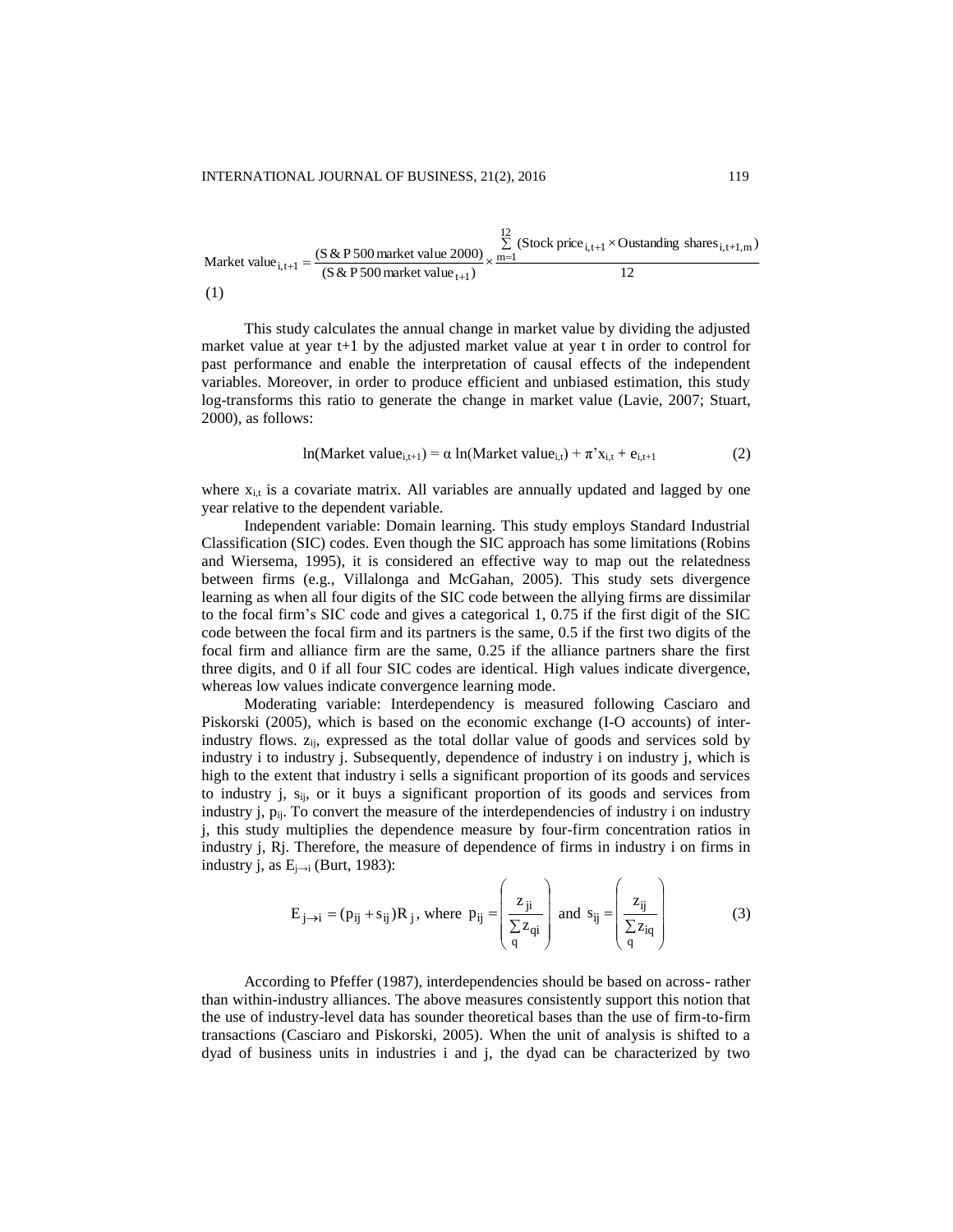constraint measures  $E_{j\to i}$  and  $E_{i\to j}$ , defined as:  $E_{i\to j} = (p_{ji} + s_{ji})R_i$ . The bi-directional nature of the measurement implies that the constraint values of a business unit in industry i on a business unit in industry j or vice versa might not be the same. Further, this study constructs a dyadic measure of interdependencies between business units in industry i and business units in industry j as follows: Interdependencies  $_{i \leftrightarrow j} = |E_{j \to i} - E_{i \to j}|$ . The dependencies of industry i on their partners

in an alliance portfolio will be: Interdepen dencies  $\mathbf{a}_{i \leftrightarrow j} = \begin{vmatrix} \sum E_{jkm \rightarrow i} - E_{i \rightarrow j} \end{vmatrix}$ n Interdepen dencies  $_{i \leftrightarrow j} = \left| \sum_{t=1}^{n} E_{jkm \to i} - E_{i \to jkm} \right|$ , where n

refers to the number of partners related to a firm in industry i, j refers to partners of a firm in industry i, k refers to partners related to a firm in industry i, m refers to each partner of the firm, and t refers to the year of the alliance being formed. Differing from Casciaro and Piskorski (2005), this study regards the value of zero as representing mutual dependence between partners and this is coded as zero (0), negative value indicates that a focal firm is less dependent on partners and is coded as minus one (-1), and a positive value shows that a focal firm is highly dependent on partners and this is coded as positive one (1).

Control Variables. Even though this study has been controlled for inter-temporal trends and shocks by standardizing the dependent variable by the S&P 500 stock market index, some variables might confound the expected results. Therefore, this study controls fourteen variables that are categorized into firm-, portfolio-, and industry-level. The details are as follows:

Firm-level: First, relative size has been found to be a significant factor that affects alliance formation and performance (Gulati, 1998). As suggested by Wang and Zajac (2007), the relative size of the focal firm with their partners could predict alliance performance. A large firm tends to have greater probability of success in managing their alliance portfolio, because their available resources facilitate this (Lavie, 2007). This study controls the relative size of a focal firm by taking a natural log of their total assets divided by the industry's total assets. Second, the industry concentration index of firms may affect a focal firm's power to exchange with others. Resource dependence theory (Pfeffer and Salancik, 1978) argues that firms with more power tend to generate greater benefits in inter-organizational relationships. To calculate the industry concentration index for each firm, this study uses COMPUSTAT sales data from 2000 through 2007. Each industry's concentration index for each year is calculated by following Wang and Zajac (2007), as follows:  $\sum (S_i^2/S^2)$ , where S is the total sales of all firms in one specific industry defined by two-digit NAICS code, and  $S_i$  is the sales of firm i.

Portfolio-level: First, functional learning could influence firm performance (Lin et al., 2007). Following Lavie and Rosenkopf (2006), this study codes a categorical indicator of whether each alliance involved a knowledge generating R&D agreement (coded 1); an agreement based on existing knowledge involving joint marketing and service, OEM/VAR, licensing, production, or supply (coded 0); or a combination of R&D and other agreements (coded 0.5). Second, portfolio size may positively affect firm performance (Ahuja, 2000; Baum et al., 2000; Stuart et al., 1999), and is measured by dividing the total number of alliances of a focal firm in a given year by its total assets. Third, societal-status of partners is measured as the social status of partners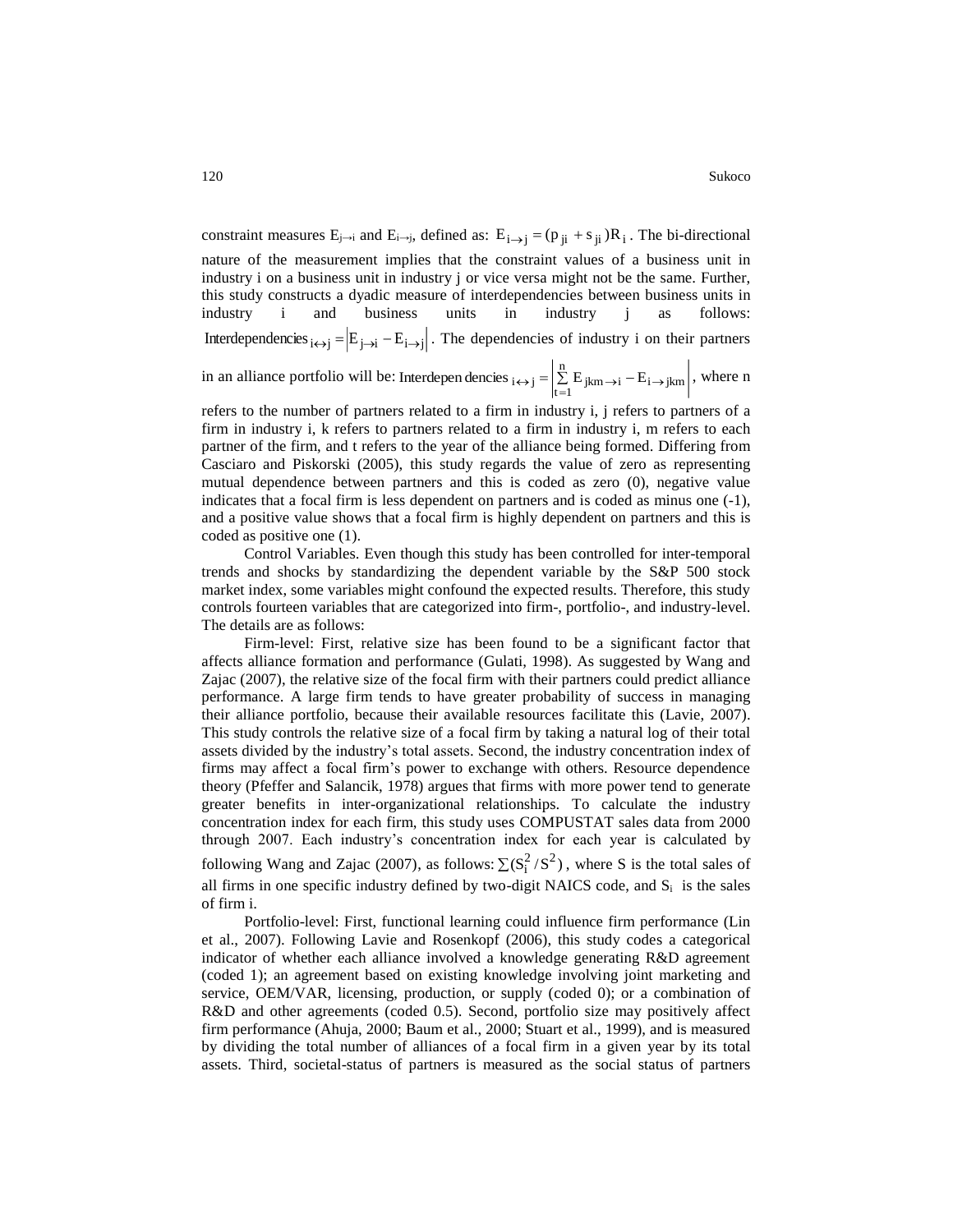(based on S&P 500 and Fortune 500 lists) in the alliance portfolio with regard to the focal firm, which might also influence firm performance (Lin et al., 2009). This study codes as one  $(1)$  when the focal firm has high status and zero  $(0)$  when the firm status is balanced. There is no low social status for the sample of this study. Fourth, multipartner alliance is measured by the average number of partners involved in each of the firm's alliances, assuming that multi-partner alliances entail more complex management (Lavie, 2007). Fifth, tie multiplicity is controlled for another relational aspects by measuring the number of sequential partnerships held by a focal firm and a particular firm and uses a five-year window (Ahuja, 2000), in which repeated partners are coded as one (1) and first-time partners as zero (0). Sixth, portfolio internationalization is measured by the percentage of foreign partners in the alliance portfolio, assuming that high proportions of foreign partners may be more difficult to manage because of geographical and cultural distance (Lavie and Miller, 2008), in which foreign partners are coded as one (1) and domestic partners are coded as zero (0). Seventh, location refers to the notion of where the alliances are operated relative to domestic ones, whereby USA located alliances are coded as zero (0) and non-USA alliances are coded as one (1). Eighth, joint venture is measured by the proportion of equity-based joint ventures out of the total number of alliances in the firm's portfolio, with JV coded as one (1) and non-JV coded as zero (0), in order to control for the governance mode of alliances (Lavie, 2007). Finally, ownership is measured by the equity contribution that a focal firm committed to a particular alliance (Reuer and Ragozzino, 2006).

Industry-level: First, market uncertainty is measured by the volatility of net sales of firms in the focal industry (Lin et al., 2007), which is operationalized by dividing the standard deviation of net sales of firms in the focal industry with the industry's average. Second, it is possible that firms choose to engage in alliances because other firms in the same industry are doing so (Wang and Zajac, 2007). This study measures popularity of alliances in the industry to which each firm belongs by dividing the actual number of alliances in a focal firm's portfolio by the total number of alliances in the industry. Finally, year is controlled for any time-specific variations and consists of seven dummy variables for each year (using year 2000 as a base). All the research variables are presented in Table 1.

# **D. Descriptive**

Following Anand and Khanna (2000), this study compiles records of alliances formed by each focal firm in the S&P 500 from 1995 to 2007 from the SDC Platinum database. In order to ensure the correctness of the data, the Lexis/Nexis database and company websites are also used. Most alliance announcements were cross-validated, and additional corrections are made based on a corporate history search that tracked name changes, mergers, acquisitions, and spin-offs involving each focal firm and its respective identified partners. This study includes the alliances when the status was completed, signed or extended, while status pending, letter of intent, and rumored alliances were excluded. In total, 15,276 alliances were retrieved, and only 1,792 alliances are reported and valid between years 2000 and 2007.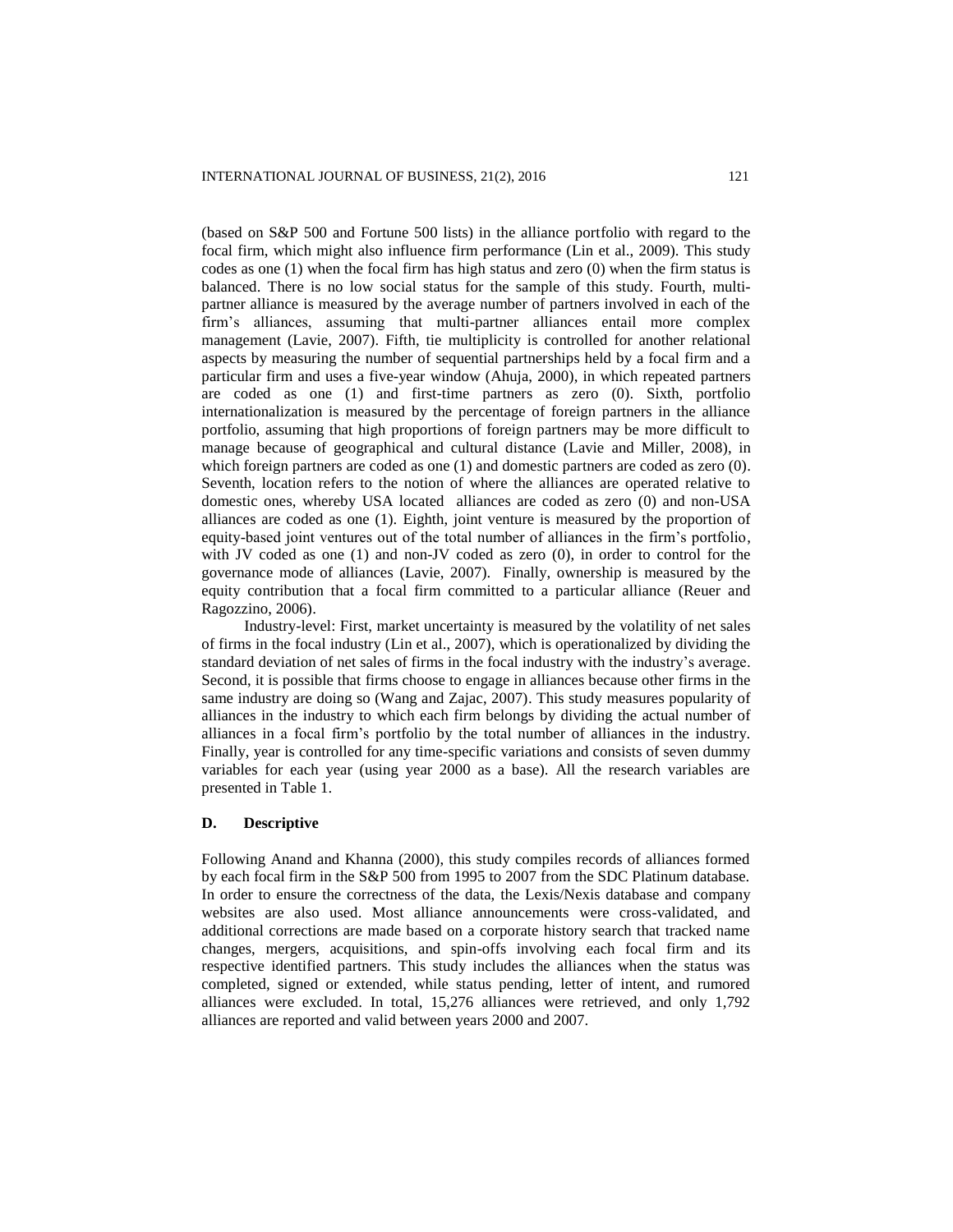122 Sukoco

| Variables and measurement |                                                                            |  |  |  |  |
|---------------------------|----------------------------------------------------------------------------|--|--|--|--|
| <b>Control Variables</b>  | <b>Empirical Measurement</b>                                               |  |  |  |  |
| Firm level:               |                                                                            |  |  |  |  |
| - Industry                |                                                                            |  |  |  |  |
| concentration             | - A natural log of a firm's total assets relative to industry's assets (t) |  |  |  |  |
| - Relative size           | - A natural log of a firm's total sales relative to industry's assets (t)  |  |  |  |  |
| Portfolio level:          |                                                                            |  |  |  |  |
| - Functional learning     | - Scope of alliance activities (t)                                         |  |  |  |  |
| - Portfolio size          | - Total number of a firm's alliances relative to total assets (t)          |  |  |  |  |
| - Partner's social status | - Social-status of partners toward a focal firm (t)                        |  |  |  |  |
| - Multi-partner alliance  | - Average number of partners involved in each alliance (t)                 |  |  |  |  |
| - Prior partnerships      | - Sequential partnership with a particular partner (t-5 $\rightarrow$ t-1) |  |  |  |  |
| Nation of participants    | - Percentage of foreign partners of a firm's alliance portfolio (t)        |  |  |  |  |
| - Location                | - Proportion of alliances are operated relative to domestic ones (t)       |  |  |  |  |
| Joint ventures            | - Proportion of equity-based alliance relative to total portfolio (t)      |  |  |  |  |
| - Ownership               | - Equity contribution made by a focal firm for the entire portfolio (t)    |  |  |  |  |
| Industry level:           |                                                                            |  |  |  |  |
| - Popularity of           | - A firm's alliance portfolio relative to total number of alliances in     |  |  |  |  |
| alliances                 | the industry (t)                                                           |  |  |  |  |
| - Market uncertainty      | - Volatility of net sales of a firm relative to the industry (t)           |  |  |  |  |
| - Year                    | - A dummy variable for each year                                           |  |  |  |  |
| Independent variables     |                                                                            |  |  |  |  |
| - Domain learning         | - Similarity between a firm's industry with the formed alliance (t)        |  |  |  |  |
| Moderating variables      |                                                                            |  |  |  |  |
| - Interdependencies       | - Industry's input-output exchange between a firm and partners (t)         |  |  |  |  |
| Dependent variables       |                                                                            |  |  |  |  |
| - Market performance      | - Market value relative to the base year $(2000)$ (t+1)                    |  |  |  |  |

**Table 1**

For each alliance, this study retrieved the information related to the date of announcement, pre-specified duration or termination date (most were unavailable), number of participating partners, partners' names, public status and countries of origin, whether the alliance is a joint venture (JV), amount of equity contribution (if it is a JV), classification of agreement (R&D, sales, licensing, marketing and so on). This study also extracted firm-specific data, such as historical SIC code, total assets, total sales, and price-close monthly of the stock price from the COMPUSTAT database for the years 1999 to 2007.

By regarding firm-year as the operational unit of analysis, this study pooled the data on 1,792 alliances across all alliances in each focal firm's portfolio in a given year, producing 453 firm-year observations. This sample excluded pre-2000 records, which were eliminated because of the time frame setting and the lagging of a control variable (firm uncertainty) by one year relative to the dependent variable. A focal firm participated in 3.956 alliances on average during the time frame of the study, and engaged with 1.275 partners. The biggest alliance portfolio was managed by Microsoft (212 alliances), followed by IBM (194 alliances) and Hewlett Packard (82 alliances). There are 235 firms (51.88%) belonging to high velocity industries, in which computer software dominated (110 firms, 24.28%), followed by semiconductors (57 firms, 12.58%), personal computers (56 firms, 12.36%), cosmetics (11 firms, 2.43%), toys and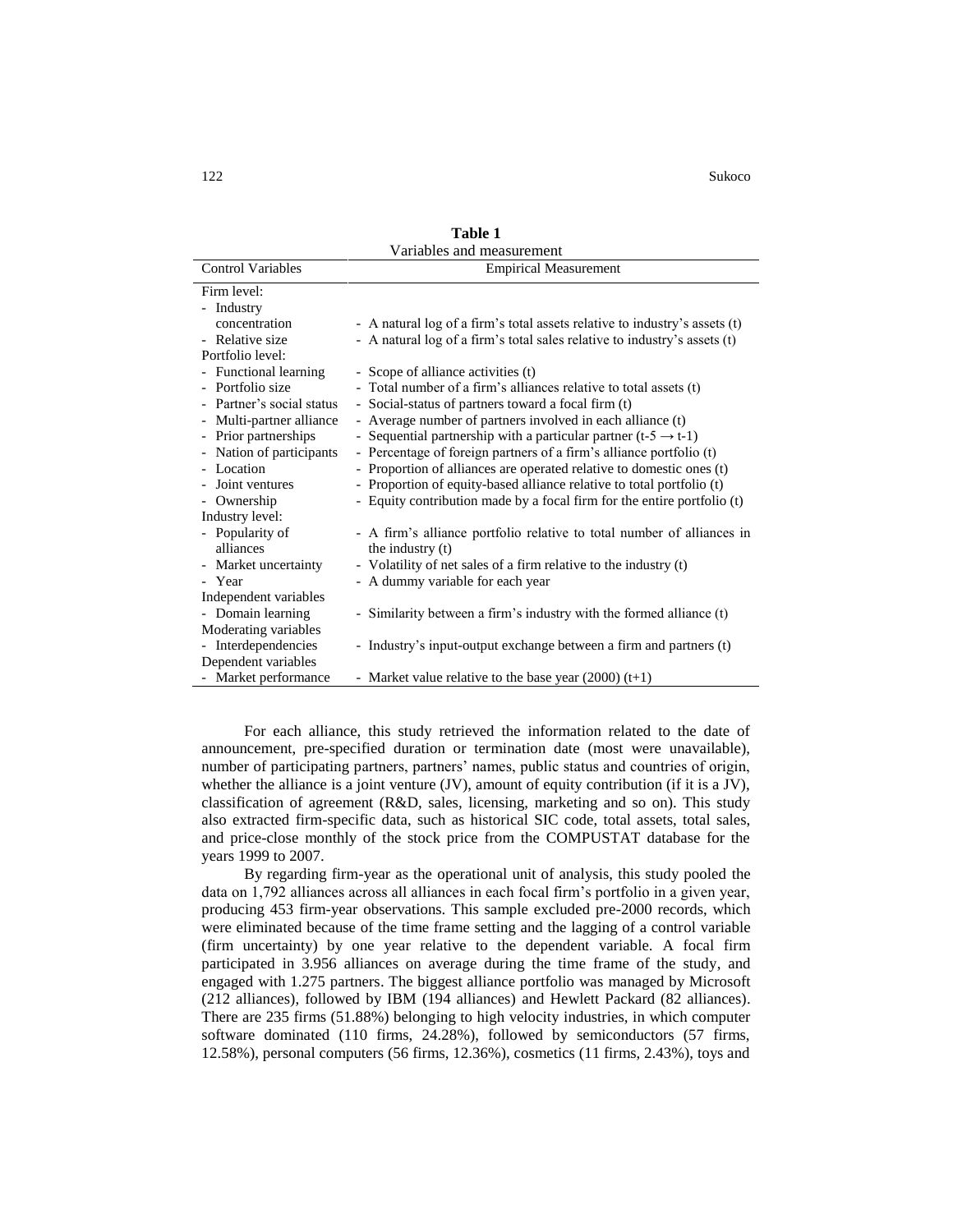games (seven firms, 1.55%), and athletic footwear (three firms, 0.66%). On average, a focal firm had \$16,937 million in assets and had \$21,095 million in sales.

The correlation matrix also indicates that the results provide validation for the proposed hypotheses, and thus domain learning has a positive correlation with firm performance. Moreover, interdependency has a significant and negative relationship with regard to a firm's market performance.

## **IV. RESULTS**

This study tests the models using hierarchical regression (Table 2). As proposed by Hypothesis 1, domain learning has a positive relationship with the market performance of a focal firm. The results indicate that domain learning consistently and positively influences the market performance ( $\beta = 0.101$ ,  $p = 0.006$ , M1;  $\beta = 0.101$ ,  $p = 0.007$ , M2;  $\beta = 0.118$ ,  $p = 0.001$ , M3), and thus supports H<sub>1</sub>. Hypothesis 2 posits that interdependencies moderate the positive relationship between domain learning and market performance, in which a firm appropriates greater market value when they are less dependent on their partners compared to any other condition. As expected, there is a significant moderating effect ( $β = -0.222$ ,  $p = 0.011$ ;  $ΔR^2 = 0.006$ ,  $ΔF = 6.230$ ), and thus  $H_2$  is supported.

Following the procedure of Aiken and West (1991), Figure 2 depicts these moderating effects on the relationship between domain learning in an alliance portfolio and market performance. The figure shows that, in general, configuring an alliance portfolio predominantly by the divergence mode produces better market performance than the convergence mode. As expected, less dependencies enable a focal firm to appropriate market performance greater than the average ( $X = 0.350$ ) compared to the condition when they are balance ( $\overline{X} = 0.150$ ) and highly dependent ( $\overline{X} = -0.050$ ) for the divergence learning mode. When a company composes its alliance portfolio by the convergence mode, high dependencies generates market performance that is far below the average ( $\overline{X}$  = -0.666). A focal firm with less dependency toward its partners in an alliance portfolio has roughly equal market performance for both convergence and divergence learning modes ( $\bar{X} = 0.366$ ), while mutual dependency produces market performance slightly below the industry's average ( $X = -0.150$ ).

# **V. DISCUSSION AND CONCLUSIONS**

The findings indicate that domain learning has a positive relationship with firm performance, in which the divergence learning mode generates higher returns than the convergence one. This is in line with the notion that participating in alliances in different domains could broaden a firm's current networks (Baum et al., 2000; Gulati, 1998), in order to better adapt in a changing environment (Hoffmann, 2007; Koza and Lewin, 1998) by exploring new knowledge and capabilities (Sarkar et al., 2009) and market opportunities (e.g., D'Aveni, 2004). Consequently, the market performance of a focal firm will increase. Further results indicate that the use of the convergence learning mode generates less firm performance, although it leverages existing resources and capabilities. The reason is that convergence learning increases the value-claiming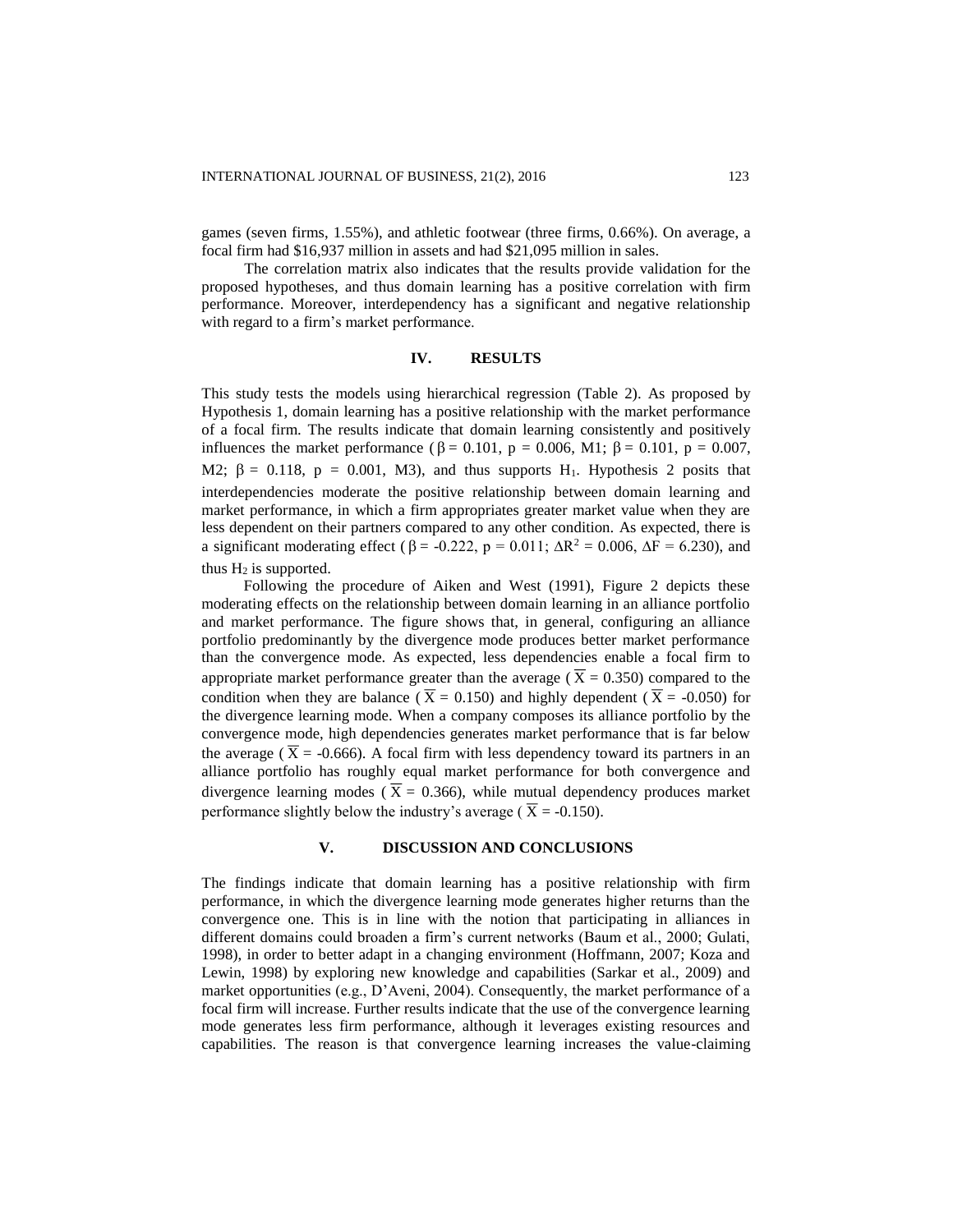concerns between a focal firm and the alliance itself (Wang and Zajac, 2007). Specifically, the convergence learning mode creates overlapping business due to similar resource bases in the environment (i.e., input resources, technologies, and markets), and thus induces conflicts (Bleeke and Ernst, 1995) and coopetition (Brandenburger and Nalebuff, 1996; Park and Ungson, 2001). As a result, the divergence learning mode contributes to greater firm performance than the convergence mode.

| Research variables                  | Dependent Variable: Market Performance |            |                |                       |
|-------------------------------------|----------------------------------------|------------|----------------|-----------------------|
|                                     | M <sub>0</sub>                         | M1         | M <sub>2</sub> | M <sub>3</sub>        |
| Control variables                   |                                        |            |                |                       |
| Industry concentration              | $0.666***$                             | $0.683***$ | $0.683***$     | $0.680***$            |
| Relative size                       | 0.020                                  | 0.006      | 0.006          | 0.004                 |
| Functional learning                 | $-0.002$                               | $-0.009$   | $-0.008$       | $-0.006$              |
| Portfolio size                      | $-0.178+$                              | $-0.132$   | $-0.127$       | $-0.130$              |
| Multi-partner alliance              | 0.027                                  | 0.020      | 0.020          | 0.018                 |
| Partner's social status             | 0.039                                  | 0.026      | 0.026          | 0.019                 |
| Prior partnership                   | $-0.016$                               | $-0.023$   | $-0.020$       | $-0.020$              |
| Nation of participants              | $-0.005$                               | $-0.008$   | $-0.011$       | $-0.006$              |
| Location                            | 0.046                                  | 0.045      | 0.044          | 0.040                 |
| JV                                  | 0.079                                  | 0.113      | 0.116          | 0.096                 |
| Ownership                           | $-0.141+$                              | $-0.149+$  | $-0.154+$      | $-0.134$              |
| Popularity of alliances             | $0.260**$                              | $0.224*$   | $0.220*$       | $0.215*$              |
| Market uncertainty                  | 0.000                                  | 0.044      | 0.047          | 0.040                 |
| Year 1                              | 0.016                                  | 0.005      | 0.005          | $-0.005$              |
| Year <sub>2</sub>                   | $-0.068+$                              | $-0.062$   | $-0.063$       | $-0.064$              |
| Year <sub>3</sub>                   | $-0.007$                               | $-0.011$   | $-0.011$       | $-0.008$              |
| Year 4                              | 0.013                                  | 0.012      | 0.012          | 0.006                 |
| Year 5                              | $-0.023$                               | $-0.012$   | $-0.007$       | $-0.011$              |
| Year <sub>6</sub>                   | $-0.062$                               | $-0.040$   | $-0.035$       | $-0.041$              |
| Year 7                              | $-0.089*$                              | $-0.074$   | $-0.074$       | $-0.070$              |
| Main effects                        |                                        |            |                |                       |
| Domain learning                     |                                        | $0.101**$  | $0.101**$      | $0.118***$            |
| Interdependencies                   |                                        |            | $-0.070$       | $0.195*$              |
| Moderating effect                   |                                        |            |                |                       |
| Domain learning x Interdependencies |                                        |            |                | $-0.222$ <sup>*</sup> |
| $\mathbb{R}^2$                      | 0.592                                  | 0.592      | 0.592          | 0.599                 |
| $\Delta R^2$                        |                                        | 0.007      | 0.007          | 0.006                 |
| $\Delta F$                          | 30.926                                 | 7.604      | 3.842          | 6.230                 |
| p                                   | 0.000                                  | 0.006      | 0.022          | 0.013                 |

**Table 2** The effects of domain learning and moderators on market value

Note:  $+$  represents p < .10,  $+$  represents p < 0.05;  $+$  represents p < 0.01,  $+$  represents p < .001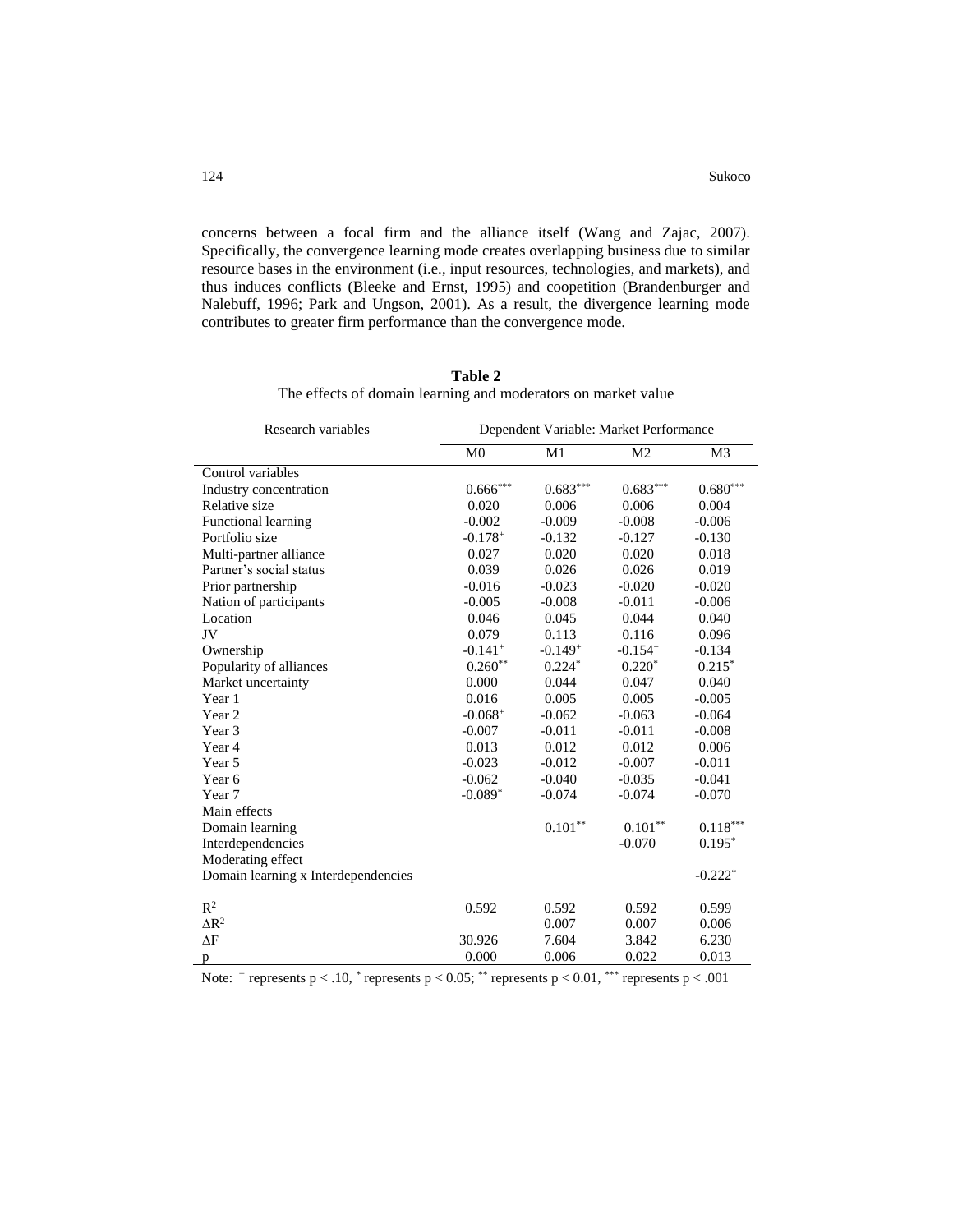

**Figure 2** The moderating effects of interdependencies

Further, this study demonstrates that less dependent parties generate better market performance than balance or highly dependent ones, as having greater bargaining power facilitates their ability to appropriate higher private benefits (Dyer et al., 2008). Interestingly, this study also indicates that less dependent parties generate similar levels of market performance when they predominantly compose their alliance by using the convergence learning mode. Even though convergence exposes firms to the dangers of imitation (e.g., Ahuja, 2000; Westphal and Zajac, 1997) or increased competition (e.g., Khanna et al., 1998; Park and Ungson, 2001), but stronger partners can appropriate more private benefits due to their lower levels of dependence. The industry relatedness toward an alliance portfolio enables the focal firm to assess and negotiate with partners for greater shared private benefits (Coff, 1999), which is contingent upon importance of the resources contributed. Resource dependence theory posits that the more critical the resources that are contributed, the greater the bargaining power available to appropriate higher private benefits prior to alliance formation (Pfeffer and Salancik, 1978). For example, Dyer (1996) reports that Toyota generates greater private benefits than its suppliers, which are within- domain, due to its bargaining power. As a result, a less dependent firm could generate higher firm performance.

In contrast, a firm with high dependency appropriates smaller private benefits due to the unavailability of alternative sources (e.g., Brass, 1984; Kumar et al., 1998) or the magnitude of exchange (e.g., Burt, 1982; Casciaro and Piskorski, 2005), forcing it to accept an unfavorable exchange arrangement. This study reveals that employing the divergence learning mode in an alliance portfolio enables a highly dependent firm to access alternative resources and manages the magnitude of exchange. Consequently, a highly dependent firm could have higher market performance when it employs the divergence rather than convergence learning mode in its alliance portfolio. This finding is consistent with the report of Kim et al. (2004) that weaker members of keiretsu have better firm performance when they broaden their business spectrum. In both situations,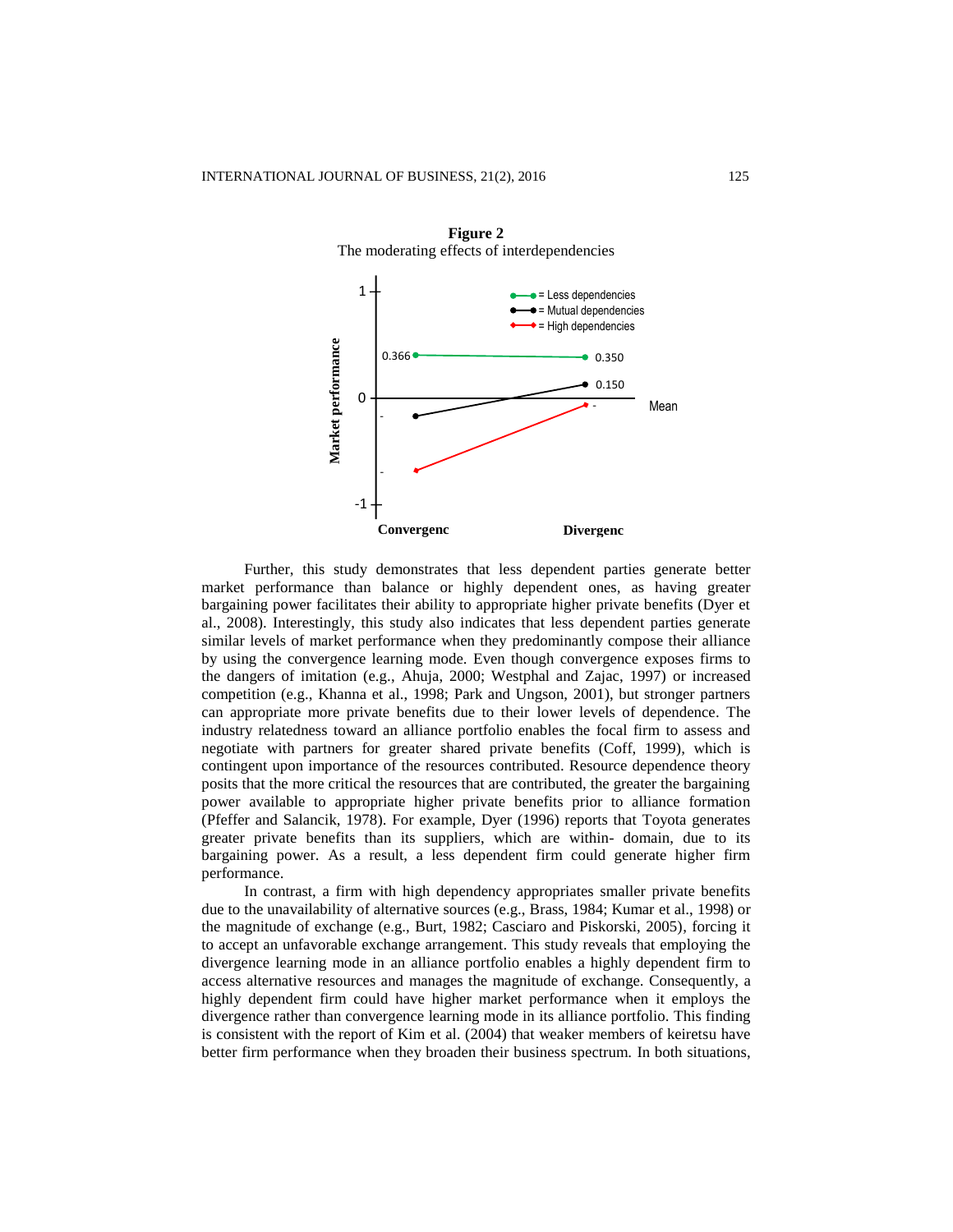lesser or higher dependency, competition rather than cooperation will be facilitated (Khanna et al., 1998) and value-claiming concerns are heightened (Wang and Zajac, 2007). Differing from that, balance dependence refers to equal power between a focal firm and its partners in terms of economic exchange (Burt, 1982; Casciaro and Piskorski, 2005). Since the focus is on collaboratively creating value (Khanna et al., 1998), they thus need to share the benefits generated in the alliance equally. The findings indicate that the market performance for a balance dependence condition is in between that for the condition of less and high dependence, which reflects the shared relational rents (Lavie, 2006).

The above findings have important implications for alliance managers. First, configuring an alliance portfolio which is divergent from existing business generates greater market performance than a convergent one. This implies that firms should actively increase their business sphere to gather new opportunities and build new competencies (Koza and Lewin, 1998), and at the same time increase their competitiveness by protecting their business core, out maneuver weaker rivals, and prepare for future revenue sources (D'Aveni, 2004). Second, this study shows that composing an alliance portfolio in which a focal firm has less dependency toward their partners is a necessary condition to appropriate greater private benefits (i.e., increased firm performance). Although mutual dependence is conducive to engender trust and intensify knowledge sharing among partners, it is better for a focal firm to have partnerships with parties that are heavily dependent on a focal firm to appropriate greater value (Dyer et al., 2008). Moreover, for firms with high dependencies toward their partners, configuring an alliance portfolio which is divergent from their core business could mitigate the negative effect of their dependencies compared to the use of the convergence mode.

Besides these managerial implications, this study has several theoretical implications. First, this study extends the organizational learning literature by introducing the concept of domain learning and the convergence/divergence learning modes. Even though many extensions have been made following the concept of exploitation/exploration in March (1991), the issue of alliances which converge or diverge from the focal firm's domain is relatively little explored, particularly in the context of an alliance portfolio. Second, this study also empirically tests the conditions that could leverage the distribution of private benefits (Dyer et al., 2008) or the inbound spillover rent of an alliance portfolio (Lavie, 2006) by extending the logic of RBV. Third, this study extends the resource dependence theory literature (Pfeffer and Salancik, 1978), which is rich in theoretical discussion but relatively less empirically tested (Pfeffer and Salancik, 2003). Finally, this study also answers the call of Wassmer (2010) to expand the literature related to alliance portfolios and focal firm performance.

Despite some compelling arguments, this study has several inherent limitations. First, this study mainly discusses the convergence/divergence issue from the focal firm's perspective. By investigating the convergence/divergence issue from a dyadic perspective, future studies could address the issues of rent distribution, and private and common benefits between a focal firm and its partners (e.g., Dyer et al., 2008; Wang and Zajac, 2007). Second, this study mainly examines the domain learning simply whether the differences exist between a firm's business and alliances. Future studies could further examine whether the alliance is part of a firm's strategy to orchestrating its network resources vertically or horizontally (e.g., Gulati, 1998; Villalonga and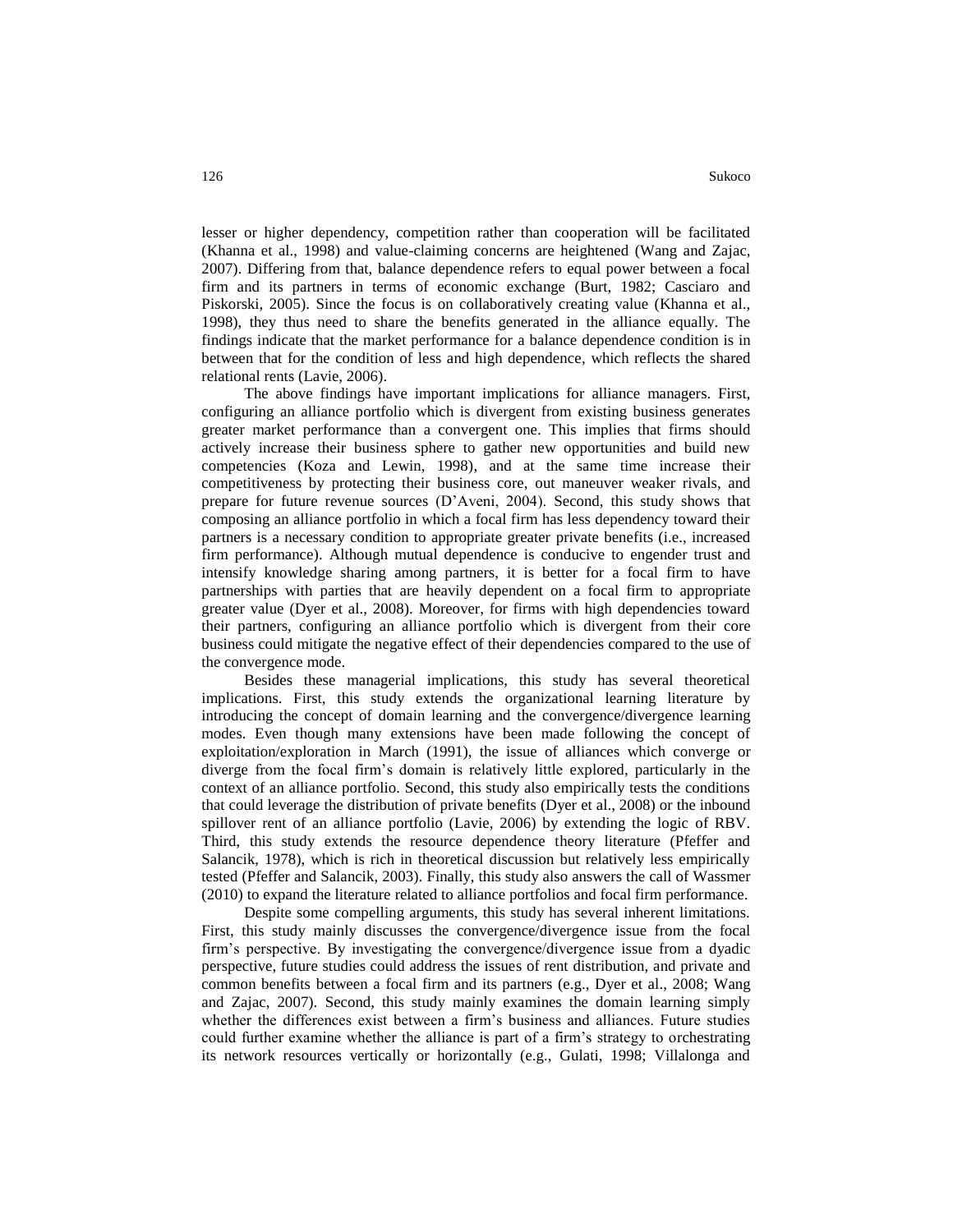McGahan, 2005). Third, this study operationalizes interdependencies from the industry level (Burt, 1982, 1983; Casciaro and Piskorski, 2005), which might not represent the true I/O exchange between a focal firm and their partners. Approaching interdependencies from the corporate or business unit level could overcome this limitation. Fourth, even though this study has controlled the temporal effects, it does not emphasize how the co-evolution of an alliance portfolio (Hoffmann, 2007) relates to firm performance. Finally, this study does not consider the network resources which are embedded in an alliance portfolio, and integrating the network perspective (e.g., Ahuja, 2000; Koka and Prescott, 2008) could complement the results of this study.

#### **REFERENCES**

- Ahuja, G., 2000, "Collaboration Networks, Structural Holes, and Innovation: A Longitudinal Study", *Administrative Science Quarterly*, 45(3), 425–455.
- Aiken, L.S., and S.G. West, 1991, Multiple Regressions: *Testing and Interpreting Interactions*, Newbury Park, CA: Sage.
- Anand, B.N., and T. Khanna, 2000, "Do Firms Learn to Create Value? The Case of Alliances", *Strategic Management Journal*, 21(3), 295–317.
- Andrevski, G., D.J. Brass, and W.J. Ferrier, 2014, "Alliance Portfolio Configurations and Competitive Action Frequency", *Journal of Management*, early view.
- Balakrishnan, S., and M.P. Koza, 1993, "Information Asymmetry, Adverse Selection and Joint Ventures", *Journal of Economic Behavior and Organization*, 20(1), 99– 117.
- Barney, J., 1991, "Firm Resources and Sustained Competitive Advantage", *Journal of Management*, 17(1), 99–120.
- Baum, J.A.C., T. Calabrese, and B.S. Silverman, 2000, "Don't Go It Alone: Alliance Network Composition and Startups' Performance in Canadian Biotechnology", *Strategic Management Journal*, 21(3), 267–294.
- Bleeke, J., and D. Ernst, 1995, "Is Your Strategic Alliance Really A Sale?" *Harvard Business Review*, 70(1), 97–105.
- Brandenburger, A., and B.J. Nalebuff, 1996, *Co-opetition*, Doubleday: New York.
- D.J. Brass, 1984, "Being in the Right Place: A Structural Analysis of Individual Influence in An Organization", *Administrative Science Quarterly*, 29(4), 518–539.
- Burt, R.S., 1982, *Toward a Structural Theory of Action: Network Models of Social Structure, Perception, and Action*, New York: Academic Press.
- Burt, R.S., 1983, *Corporate Profits and Cooptation: Networks of Market Constraints and Directorate Ties in the American Economy*, New York: Academic Press.
- Casciaro, T., and M.J. Piskorski, 2005, "Power Imbalance, Mutual Dependence, and Constraint Absorption: A Closer Look at Resource Dependence Theory", *Administrative Science Quarterly*, 50(2), 167–199.
- Coff, R., 1999, "When Competitive Advantage Doesn't Lead to Performance: Resource-Based Theory and Stakeholder Bargaining Power", *Organization Science*, 10(2), 119–133.
- D'Aveni, R.A., 2004, "Corporate Spheres of Influence", *MIT Sloan Management Review*, 45(4), 38-46.
- Dacin, T.M., C. Oliver, and J.P. Roy, 2007, "The Legitimacy of Strategic Alliances: An Institutional Perspectives", *Strategic Management Journal*, 28(2): 169-187.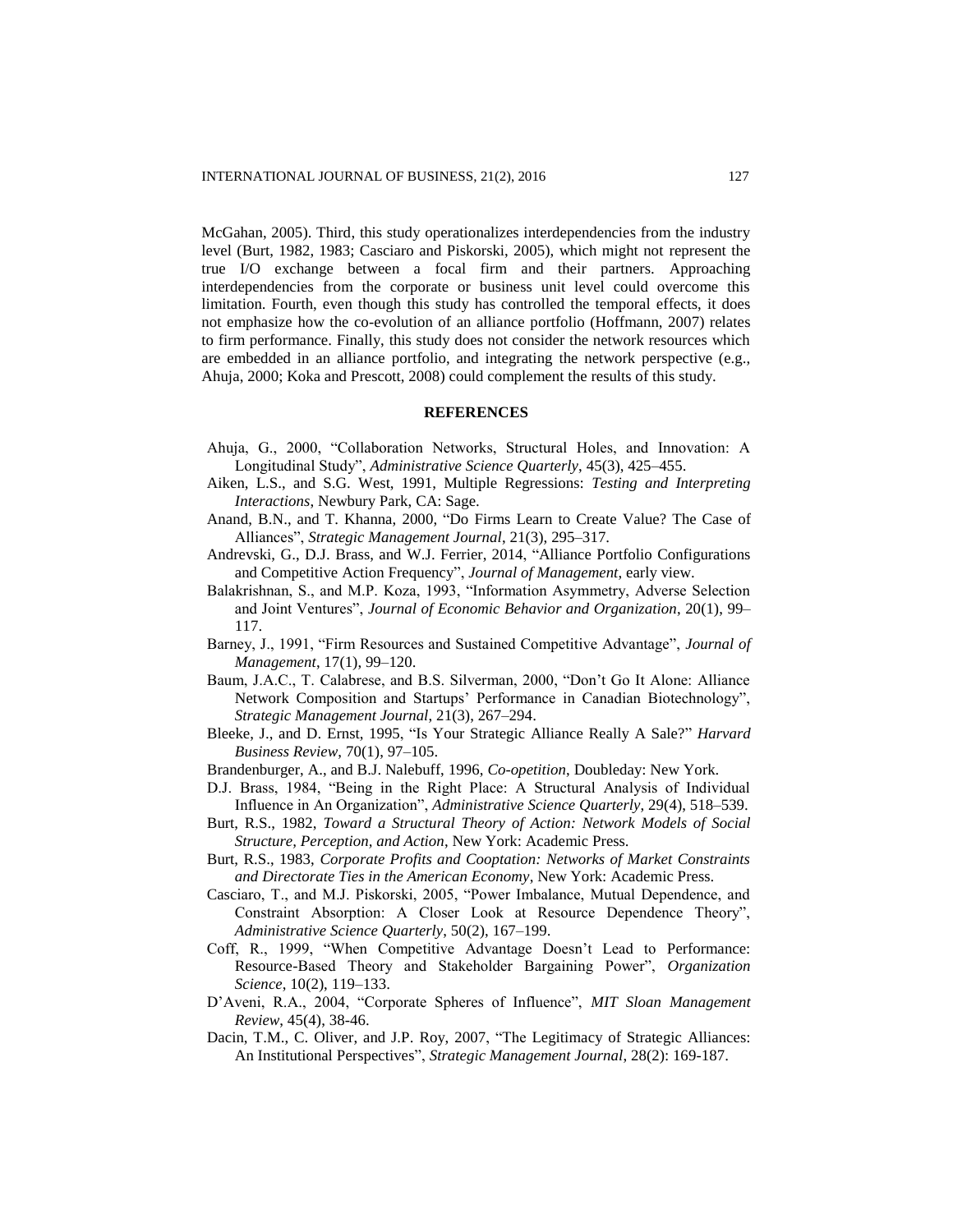- Das, T.K., and B.S. Teng, 2000, "A Resource-based Theory of Strategic Alliances", *Journal of Management*, 26(1), 31-61.
- DiMaggio, P.J., and W.W. Powell, 1983, "The Iron Cage Revisited: Institutional Isomorphism and Collective Rationality in Organizational Fields", *American Sociological Review*, 48(2), 147-160.
- Doz, Y.L., 1996, "The Evolution of Cooperation in Strategic Alliances: Initial Conditions or Learning Processes?" *Strategic Management Journal*, 17(Special Issue), 55-83.
- Dussauge, P., B. Garrette, and W. Mitchell, 2000, "Learning From Competing Partners: Outcomes and Durations of Scale and Link Alliances in Europe, North America, and Asia", *Strategic Management Journal*, 21(2), 99–126.
- Dyer, J.H., 1996, "Specialized Supplier Networks as A Source of Competitive Advantage: Evidence from the Auto Industry", *Strategic Management Journal*, 17(4), 271–292.
- Dyer, J.H., H. Singh, and P. Kale, 2008, "Splitting the Pie: Rent Distribution in Alliances and Networks", *Managerial and Decision Economics*, 29(2), 137-148.
- Emerson, R., 1962, "Power-dependence Relations", *American Sociological Review*, 27 (1), 31–41.
- Fine, C., 1998, *Clockspeed: Winning Industry Control in the Age of Temporary Advantage*, Perseus Books, New York.
- George, G., S.A. Zahra, K.K. Wheatley, and R. Khan, 2001, "The Effects of Alliance Portfolio Characteristics and Absorptive Capacity on Performance: A Study of Biotechnology Firms", *Journal of High Technology Management Research*, 12(2), 205–226.
- Gulati, R., 1998, "Alliances and Networks", *Strategic Management Journal*, 19(4), 293–317.
- Gulati, R., and M. Sytch, 2007, "Dependence Asymmetry and Joint Dependence in Interorganizational Relationships: Effects of Embeddedness on A Manufacturer's Performance in Procurement Relationships", *Administrative Science Quarterly*, 52(1), 32-69.
- Heimeriks, K.H., G. Duysters, and W. Vanhaverbeke, 2007, "Learning Mechanisms and Differential Performance in Alliance Portfolios", *Strategic Organization*, 5(4), 373-408.
- Hoetker, G., and T. Mellewigt, 2009, "Choice and Performance of Governance Mechanisms: Matching Alliance Governance to Asset Type", *Strategic Management Journal*, 30(10), 1025-1044.
- Hoffmann, W.H., 2007, "Strategies for Managing A Portfolio of Alliances", *Strategic Management Journal*, 28(8), 827-856.
- Kale, P., H. Singh, and J. Bell, 2009, "Relating Well: Building Capabilities for Sustaining Alliance Networks. In P. Kleindorfer & Y. Wind (Eds.)", *The Network Challenge: Strategies for Managing the New Interlinked Enterprise,* London: Pearson Press; 353-366.
- Katila, R., and G. Ahuja, 2002, "Something Old, Something New: A Longitudinal Study of Search Behavior and New Product Introduction", *Academy of Management Journal*, 45(6), 1183–1194.
- Khanna, T., 1998, "The Scope of Alliances", *Organization Science*, 9(3), 340-355.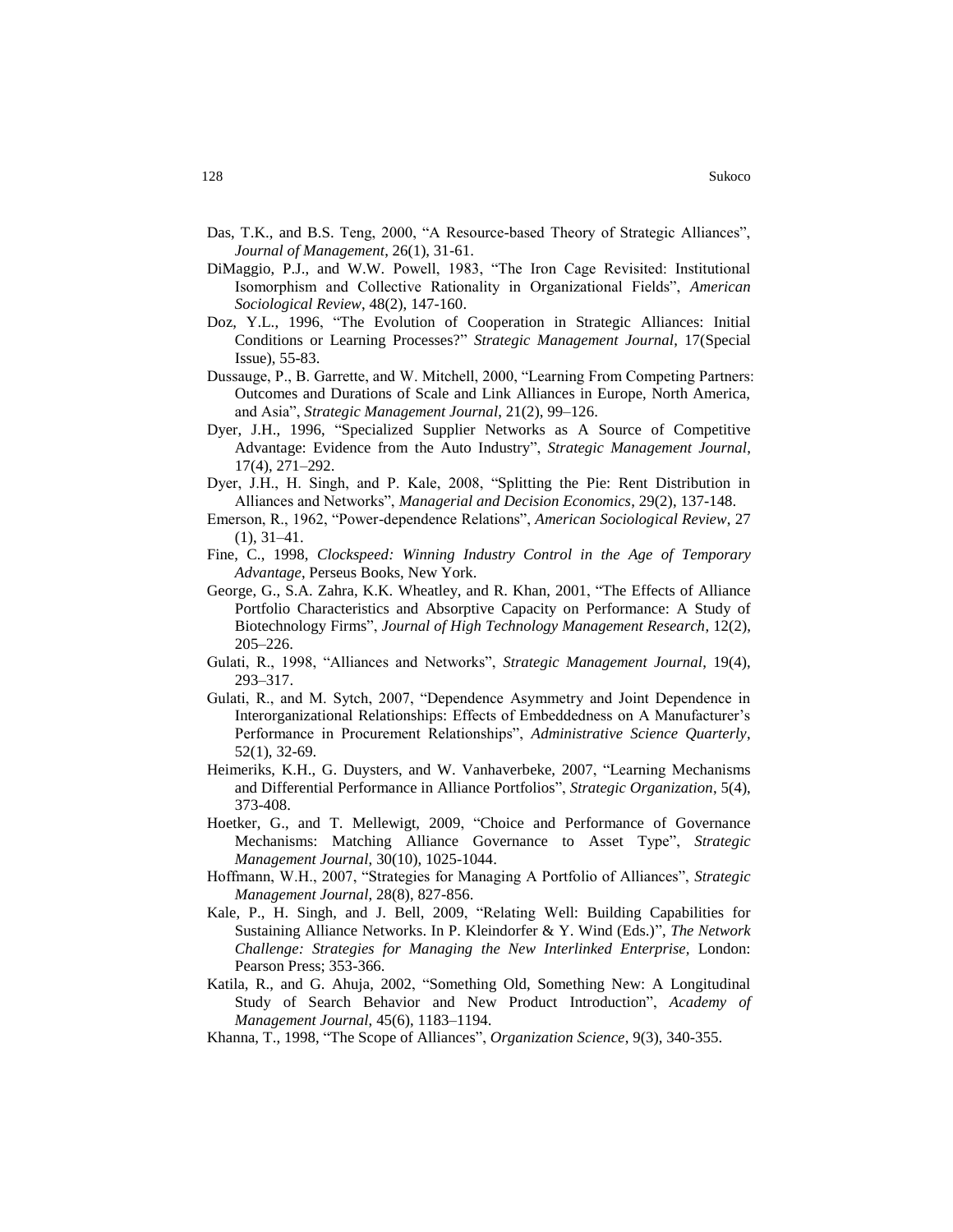- Khanna, T., R. Gulati, and N. Nohria, 1998, "The Dynamics of Learning Alliances: Competition, Cooperation, and Relative Scope", *Strategic Management Journal*, 19(3), 193–210.
- Kim, H., R.E. Hoskisson, and W.P. Wan, 2004, "Power Dependence, Diversification Strategy, and Performance in Keiretsu Member Firms", *Strategic Management Journal*, 25(7), 613-636.
- Koka, B.R., and J.E. Prescott, 2008, "Designing Alliance Networks: The Interacting Effects of Environmental Change and Firm Strategy on Alliance Performance", *Strategic Management Journal*, 29(6), 639-661
- Koza, M.P., and A.Y. Lewin, 1998, "The Co-evolution of Strategic Alliances", *Organization Science*, 9(3), 255–264.
- Kumar, N., L.K. Scheer, and J-B.E.M. Steenkamp, 1998, "Interdependence, Punitive Capability, and the Reciprocation of Punitive Actions in Channel Relationships", *Journal of Marketing Research*, 35(2), 225–235.
- Lavie, D., 2006, "The Competitive Advantage of Interconnected Firms: An Extension of the Resource-Based View of the Firm", *Academy of Management Review*, 31(3), 638-658.
- Lavie, D., 2007, "Alliance Portfolios and Firm Performance: A Study of Value Creation and Appropriation in the U.S. Software Industry", *Strategic Management Journal*, 28(12), 1187–1212.
- Lavie, D., and S.R. Miller, 2008, "Alliance Portfolio Internationalization and Firm Performance", *Organization Science*, 19(4), 623-646.
- Lavie, D., and L. Rosenkopf, 2006, "Balancing Exploration and Exploitation in Alliance Formation", *Academy of Management Journal*, 49(4), 797–818.
- Levinthal, D.A., and J.G. March, 1993, "The Myopia of Learning", *Strategic Management Journal*, 14(Special Issue), 95–112.
- Lin, Z., H. Yang, and I. Demirkan, 2007, "The Performance Consequences of Ambidexterity in Strategic Alliance Formations: Empirical Investigation and Computational theorizing", *Management Science*, 53(10), 1645–1658.
- Lin, Z., H. Yang, and B. Arya, 2009, "Alliance Partners and Firm Performance: Resource Complementarity and Status Association", *Strategic Management Journal*, 30(9), 921-940.
- Luo, X-W., and L. Deng, 2009, "Do Birds of A Feather Flock Higher? The Effects of Partner Similarity on Innovation in Strategic Alliances in Knowledge-Intensive Industries", *Journal of Management Studies*, 46(6), 1005-1030.
- March, J.G., 1991, "Exploration and Exploitation in Organizational Learning", *Organization Science*, 2(1), 71–86.
- Mitsuhashi, H., and H.R. Greve, 2009, "A Matching Theory of Alliance Formation and Organizational Success: Complementarity and Compatibility", *Academy of Management Journal*, 52(5), 975-995.
- Mowery, D.C., J.E. Oxley, and B.S. Silverman, 1996, "Strategic Alliances and Interfirm Knowledge Transfer", *Strategic Management Journal*, 17(Special Issue), 77-91.
- Nakamura, M., J.M. Shaver, and B. Yeung, 1996, "An Empirical Investigation of Joint Venture Dynamics: Evidence from US-Japan Joint Ventures", *International Journal of Industrial Organization*, 14(4), 521-541.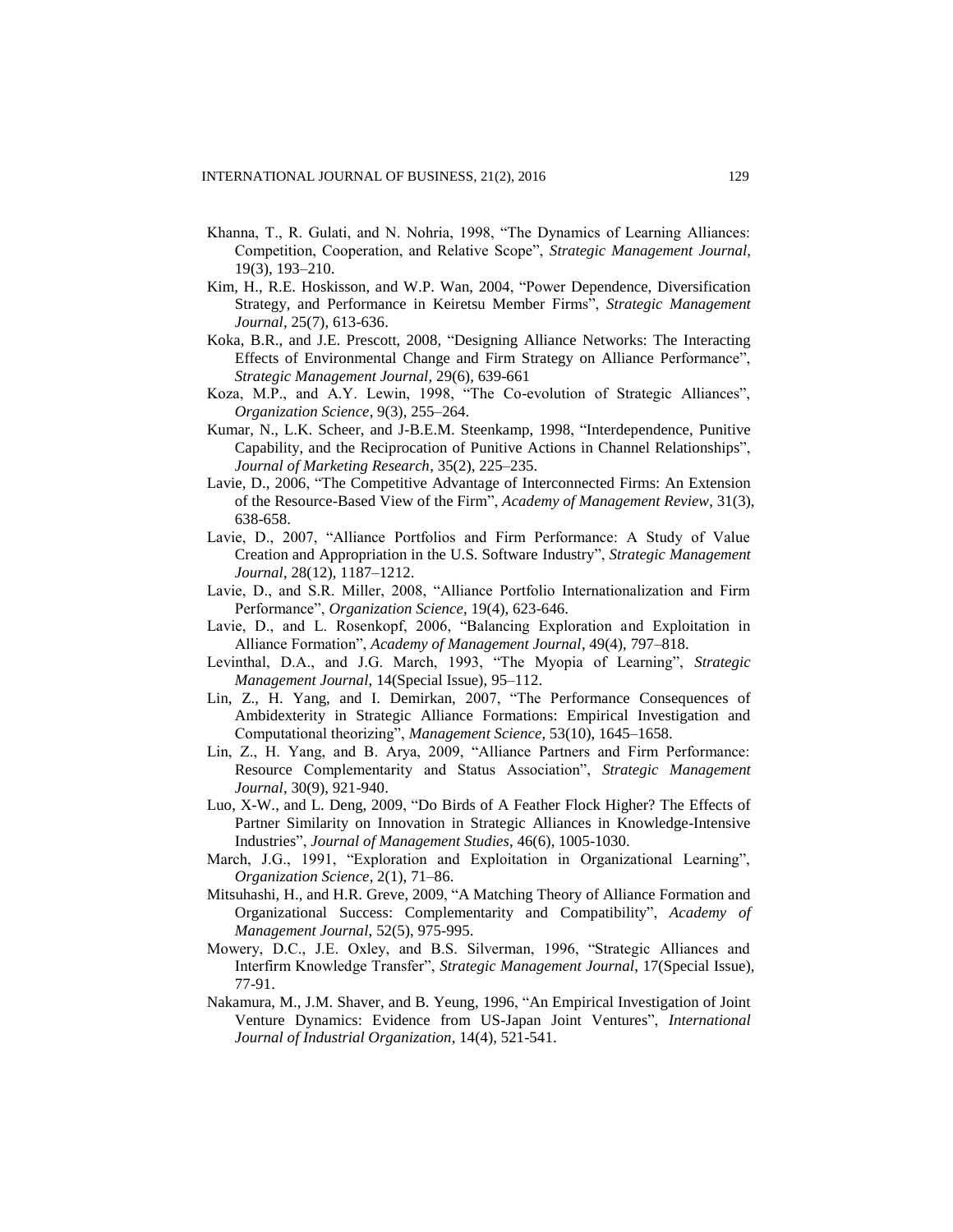- Ozmel, U., and I. Guler, 2014, "Small Fish, Big Fish: The Performance Effects of The Relative Standing in Partners' Affiliate Portfolios", *Strategic Management Journal*, early view.
- Park, S.H., and G.R. Ungson, 2001, "Interfirm Rivalry and Managerial Complexity: A Conceptual Framework of Alliance Failure", *Organization Science*, 12(1), 37–53.
- Perrow, C., 1986, *Complex Organizations: A Critical Essay*, Random House: New York.
- Pfeffer, J., 1987, *A Resource Dependence Perspective on Intercorporate Relations, Intercorporate Relations: The Structural Analysis of Business*, M. S. Mizruchi and M. Schwartz (Eds.), Cambridge, UK: Cambridge University Press; 25–55.
- Pfeffer, J., and P. Nowak, 1976, "Joint-Ventures and Interorganizational Interdependence", *Administrative Science Quarterly*, 21(3), 398–418.
- Pfeffer, J, and G.R. Salancik, 1978, *The External Control of Organizations: A Resource Dependence Perspective*, Harper & Row: New York.
- Powell, W.W., K.W. Koput, and L. Smith-Doerr, 1996, "Interorganizational Collaboration and the Locus of Innovation: Networks of Learning in Biotechnology", *Administrative Science Quarterly*, 41(1), 116–145.
- Reuer, J.J., and R. Ragozino, 2006, "Agency Hazards and Alliance Portfolios", *Strategic Management Journal*, 27(1), 27-43.
- Robins, J., and M.F. Wiersema, 1995, "A Resource-Based Approach to the Multibusiness Firm: Empirical Analysis of Portfolio Interrelationships and Corporate Financial Performance", *Strategic Management Journal*, 16(4), 277- 299.
- Rothaermel, F.T., and D.L. Deeds, 2004, "Exploration and Exploitation Alliances in Biotechnology: A System of New Product Development", *Strategic Management Journal*, 25(3), 201-221.
- Sarkar, M.B., P.S. Aulakh, and A. Madhok, 2009, "Process Capabilities and Value Generation in Alliance Portfolios", *Organization Science*, 20(3), 583-600.
- Sarkar, M.B., R. Echambadi, and J. Harrison, 2001, "Alliance Entrepreneurship and Firm Market Performance", *Strategic Management Journal*, 22(6/7), 701-711.
- Schreiner, M., P. Kale, and D. Corsten, 2009, "What Really is Alliance Management Capability and How Does It Impact Alliance Outcomes and Success?" *Strategic Management Journal*, 30(13), 1395 - 1419.
- Spender, J.C., 1992, "Limits to Learning from the West: How Western Management Advice may Prove Limited in Eastern Europe", *The International Executive*, 34(5), 389-410.
- Stuart, T.E., 2000, "Interorganizational Alliances and the Performance of Firms: A Study of Growth and Innovation Rates in A High-Technology Industry", *Strategic Management Journal*, 21(8), 791–811.
- Sukoco, B.M., 2015, "Interrelatedness, Interdependencies, and Domain Learning in Alliance Portfolios", *International Journal of Business*, 20(2), 160-177.
- Thompson, J.D., 1967, *Organizations in Action*, New York: McGraw-Hill.
- Vandaie, R., and A. Zaheer, 2014, "Surviving Bear Hugs: Firm Capability, Large Partner Alliances, and Growth", *Strategic Management Journal*, 35(4), 566-577.
- Villalonga, B., and A.M. McGahan, 2005, "The Choice among Acquisitions, Alliances, and Divestitures", *Strategic Management Journal*, 26(13), 1183-1208.